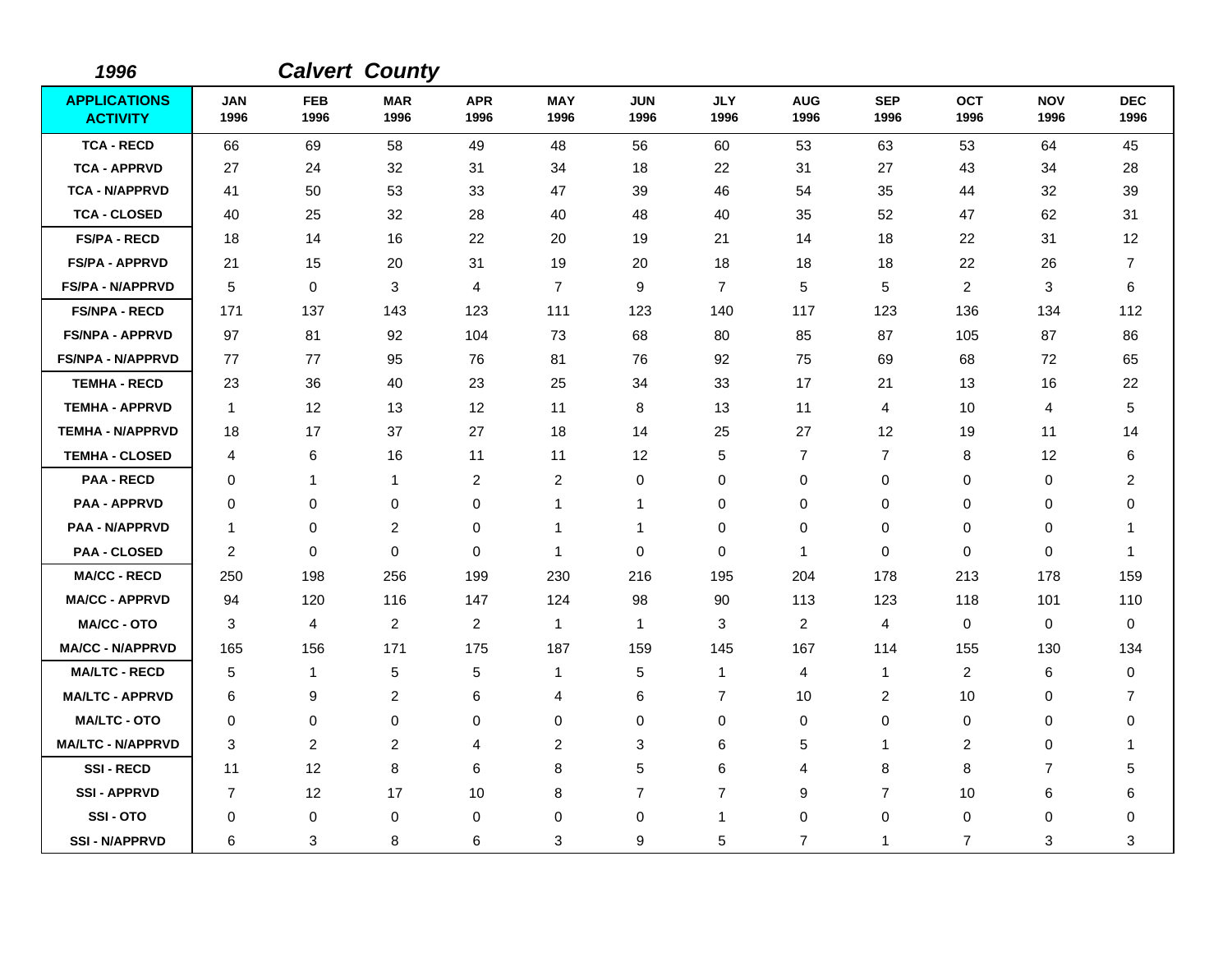| 1996                             |                    |                    | <b>Calvert County</b> |                    |                    |                    |                    |                    |                    |                    |                    |                    |
|----------------------------------|--------------------|--------------------|-----------------------|--------------------|--------------------|--------------------|--------------------|--------------------|--------------------|--------------------|--------------------|--------------------|
| <b>CASELOAD</b><br><b>COUNTS</b> | <b>JAN</b><br>1996 | <b>FEB</b><br>1996 | <b>MAR</b><br>1996    | <b>APR</b><br>1996 | <b>MAY</b><br>1996 | <b>JUN</b><br>1996 | <b>JLY</b><br>1996 | <b>AUG</b><br>1996 | <b>SEP</b><br>1996 | <b>OCT</b><br>1996 | <b>NOV</b><br>1996 | <b>DEC</b><br>1996 |
| <b>TCA - CASE/PAID</b>           | 516                | 513                | 512                   | 522                | 513                | 491                | 470                | 464                | 456                | 446                | 415                | 419                |
| <b>TCA - ADULT/RECIP</b>         | 484                | 482                | 479                   | 485                | 475                | 448                | 425                | 413                | 406                | 398                | 369                | 372                |
| <b>TCA - CHILD/RECIP</b>         | 928                | 943                | 945                   | 958                | 952                | 918                | 877                | 854                | 838                | 825                | 775                | 775                |
| <b>TCA - TOTAL/RECIP</b>         | 1,412              | 1,425              | 1,424                 | 1,443              | 1,427              | 1,366              | 1,302              | 1,267              | 1,244              | 1,223              | 1,144              | 1,147              |
| <b>TCA - NET/EXPEND</b>          | \$156,726          | \$158,431          | \$157,451             | \$160,929          | \$156,234          | \$150,027          | \$142,754          | \$139,927          | \$136,612          | \$133,033          | \$123,758          | \$124,255          |
| <b>FS/PA - H/HOLD CERT</b>       | 607                | 611                | 601                   | 637                | 639                | 641                | 635                | 624                | 611                | 603                | 599                | 589                |
| <b>FS/PA - H/HOLD PART</b>       | 605                | 611                | 601                   | 636                | 639                | 641                | 632                | 624                | 611                | 603                | 599                | 589                |
| <b>FS/PA - INDVD PART</b>        | 1,368              | 1,375              | 1,340                 | 1,418              | 1,457              | 1,413              | 1,369              | 1,323              | 1,283              | 1,264              | 1,236              | 1,219              |
| <b>FS/NPA - H/HOLD CERT</b>      | 737                | 742                | 771                   | 776                | 775                | 764                | 751                | 772                | 794                | 811                | 795                | 817                |
| <b>FS/NPA - H/HOLD PART</b>      | 732                | 737                | 768                   | 770                | 773                | 761                | 745                | 770                | 791                | 810                | 795                | 815                |
| <b>FS/NPA - INDVD PART</b>       | 1,920              | 1,929              | 2,006                 | 2,004              | 1,987              | 1,987              | 1,973              | 2,047              | 2,088              | 2,172              | 2,135              | 2,194              |
| <b>FS/TOTAL - ISSUED</b>         | \$249,554          | \$252,491          | \$256,504             | \$264,398          | \$264,825          | \$261,376          | \$256,196          | \$258,188          | \$259,288          | \$267,048          | \$256,468          | \$258,101          |
| <b>GPA/PW - CASE/PAID</b>        | 4                  | 4                  | 4                     | $\overline{2}$     | 3                  | 2                  | 8                  | 5                  | 2                  | 4                  | $\mathbf{1}$       | 1                  |
| <b>TEMHA - CASE/PAID</b>         | 4                  | 61                 | 61                    | 65                 | 69                 | 71                 | 83                 | 85                 | 79                 | 80                 | 68                 | 68                 |
| <b>TEMHA - RECIP</b>             | 6                  | 54                 | 56                    | 52                 | 60                 | 76                 | 84                 | 89                 | 79                 | 80                 | 71                 | 69                 |
| <b>TEMHA - NET/EXPEND</b>        | (\$22,376)         | (\$5,573)          | \$12,003              | \$30,962           | (\$10,759)         | \$59,028           | \$8,138            | (\$17,425)         | \$1,801            | \$7,728            | (\$20,413)         | \$27,155           |
| <b>PAA - CASE/PAID</b>           | 15                 | 15                 | 15                    | 15                 | 15                 | 16                 | 16                 | 15                 | 15                 | 15                 | 15                 | 14                 |
| <b>PAA - RECIP</b>               | 15                 | 15                 | 15                    | 15                 | 15                 | 16                 | 16                 | 15                 | 15                 | 15                 | 15                 | 14                 |
| <b>PAA - NET/EXPEND</b>          | \$8,598            | \$8,598            | \$8,598               | \$8,598            | \$7,564            | \$7,686            | \$7,686            | \$6,997            | \$6,997            | \$6,997            | \$6,997            | \$6,332            |
| <b>MA\CC - CUC</b>               | 1,017              | 1,102              | 1,033                 | 1,116              | 1,038              | 1,086              | 1,005              | 976                | 1,057              | 981                | 1,058              | 1,005              |
| <b>MA\CC - SPEND DOWN</b>        | 25                 | 29                 | 22                    | 36                 | 30                 | 41                 | 27                 | 23                 | 28                 | 24                 | 28                 | 24                 |
| <b>MA\LTC - CUC</b>              | 170                | 177                | 171                   | 173                | 170                | 172                | 170                | 170                | 166                | 168                | 164                | 167                |
| <b>MAILTC - SPEND DOWN</b>       | $\mathbf 0$        | $\mathbf 0$        | $\mathbf 0$           | 0                  | 0                  | $\mathbf 0$        | 0                  | $\mathbf 0$        | $\mathbf 0$        | 0                  | 0                  | $\mathbf 0$        |
| SSI-CUC                          | 599                | 610                | 614                   | 637                | 629                | 631                | 628                | 628                | 632                | 632                | 634                | 630                |
| <b>TCA - RECONS</b>              | 65                 | 65                 | 51                    | 77                 | 58                 | 67                 | 54                 | 83                 | 26                 | 45                 | 42                 | 43                 |
| <b>PAA - RECONS</b>              | $\Omega$           | 0                  | $\Omega$              | 0                  | 0                  | 0                  | $\overline{2}$     | $\overline{2}$     | $\mathbf 0$        | 1                  | $\mathbf 0$        | 0                  |
| <b>PA/FS - RECONS</b>            | 71                 | 80                 | 57                    | 85                 | 57                 | 80                 | 66                 | 111                | 52                 | 56                 | 58                 | 48                 |
| <b>NPA/FS - RECONS</b>           | 31                 | 46                 | 35                    | 53                 | 31                 | 56                 | 33                 | 50                 | 46                 | 43                 | 51                 | 55                 |
| <b>MA/CC - RECONS</b>            | 55                 | 60                 | 75                    | 72                 | 46                 | 66                 | 48                 | 73                 | 43                 | 46                 | 54                 | 72                 |
| <b>MA/LTC - RECONS</b>           | $\overline{2}$     | $\mathbf{1}$       | 4                     | 3                  | $\mathbf{1}$       | 4                  | 1                  | 4                  | 1                  | 1                  | $\mathbf{1}$       | 3                  |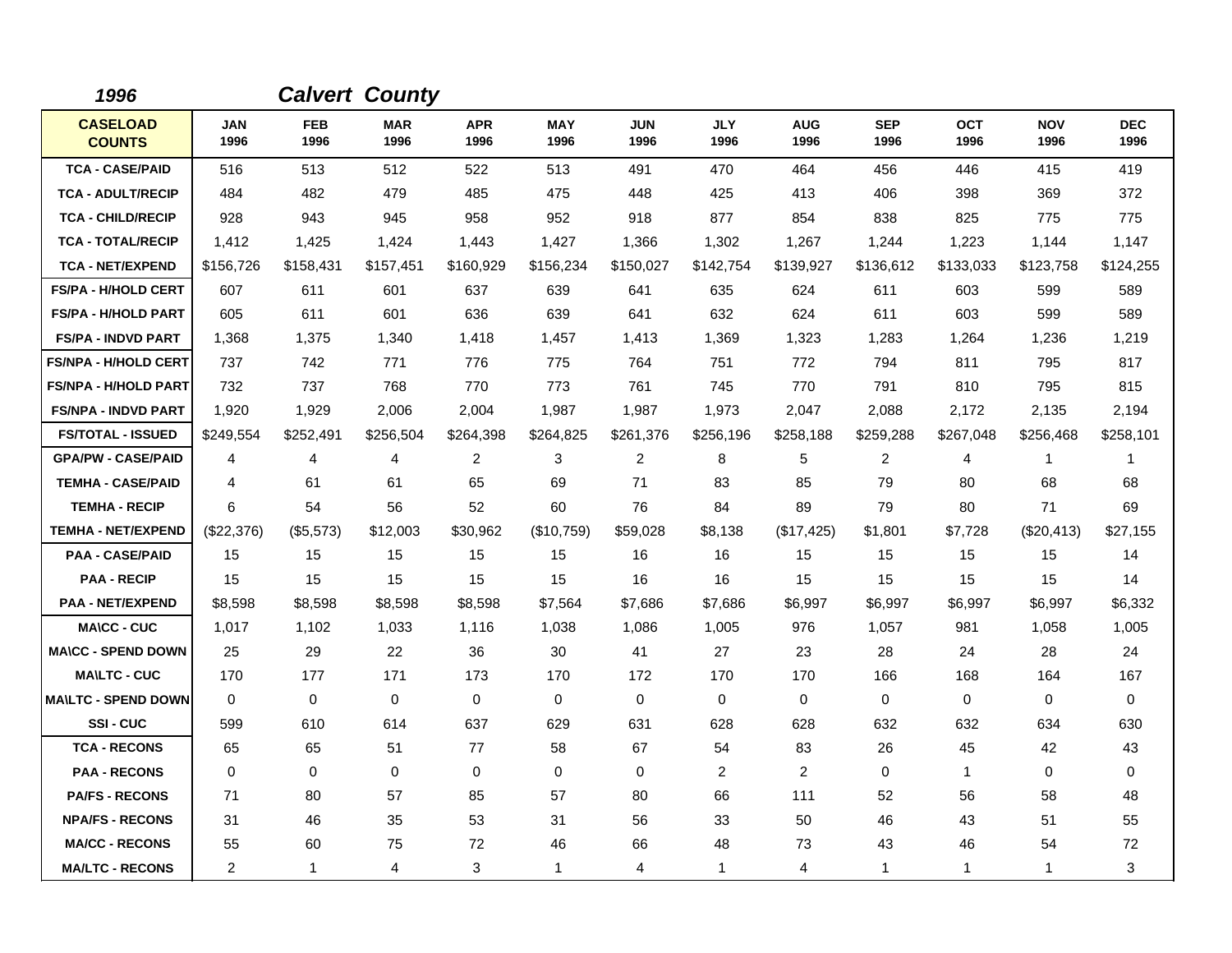| 1997                                   |                    |                    | <b>Calvert County</b> |                    |                    |                    |                    |                    |                    |                    |                    |                    |
|----------------------------------------|--------------------|--------------------|-----------------------|--------------------|--------------------|--------------------|--------------------|--------------------|--------------------|--------------------|--------------------|--------------------|
| <b>APPLICATIONS</b><br><b>ACTIVITY</b> | <b>JAN</b><br>1997 | <b>FEB</b><br>1997 | <b>MAR</b><br>1997    | <b>APR</b><br>1997 | <b>MAY</b><br>1997 | <b>JUN</b><br>1997 | <b>JLY</b><br>1997 | <b>AUG</b><br>1997 | <b>SEP</b><br>1997 | <b>OCT</b><br>1997 | <b>NOV</b><br>1997 | <b>DEC</b><br>1997 |
| <b>TCA - RECD</b>                      | 62                 | 49                 | 53                    | 58                 | 59                 | 52                 | 60                 | 68                 | 57                 | 43                 | 44                 | 34                 |
| <b>TCA - APPRVD</b>                    | 41                 | 26                 | 30                    | 33                 | 27                 | 18                 | 26                 | 39                 | 17                 | 38                 | 29                 | 36                 |
| <b>TCA - N/APPRVD</b>                  | 27                 | 30                 | 36                    | 31                 | 37                 | 33                 | 45                 | 36                 | 42                 | 44                 | 27                 | 35                 |
| <b>TCA - CLOSED</b>                    | 59                 | 50                 | 38                    | 51                 | 57                 | 36                 | 36                 | 54                 | 30                 | 50                 | 36                 | 29                 |
| <b>FS/PA - RECD</b>                    | 20                 | 17                 | 17                    | 18                 | 17                 | 13                 | 14                 | 22                 | 13                 | 16                 | 12                 | 16                 |
| <b>FS/PA - APPRVD</b>                  | 16                 | 17                 | 14                    | 17                 | 15                 | 12                 | 9                  | 20                 | 12                 | 14                 | 14                 | 17                 |
| <b>FS/PA - N/APPRVD</b>                | 8                  | 6                  | 6                     | 0                  | 3                  | 3                  | 2                  | 5                  | $\overline{7}$     | 11                 | 6                  | 4                  |
| <b>FS/NPA - RECD</b>                   | 156                | 127                | 109                   | 115                | 118                | 105                | 134                | 119                | 118                | 125                | 106                | 103                |
| <b>FS/NPA - APPRVD</b>                 | 104                | 79                 | 90                    | 69                 | 93                 | 59                 | 82                 | 81                 | 63                 | 88                 | 77                 | 82                 |
| <b>FS/NPA - N/APPRVD</b>               | 65                 | 80                 | 58                    | 42                 | 61                 | 54                 | 60                 | 61                 | 49                 | 65                 | 63                 | 69                 |
| <b>TEMHA - RECD</b>                    | 13                 | 19                 | 23                    | 17                 | 18                 | 23                 | 21                 | 18                 | 14                 | 19                 | 14                 | 16                 |
| <b>TEMHA - APPRVD</b>                  | 13                 | 10                 | 11                    | 5                  | 6                  | 12                 | 6                  | 6                  | 6                  | $\overline{7}$     | 6                  | $\overline{7}$     |
| <b>TEMHA - N/APPRVD</b>                | 12                 | $12 \,$            | 9                     | 10                 | 14                 | 15                 | 19                 | 18                 | 11                 | 15                 | 8                  | 20                 |
| <b>TEMHA - CLOSED</b>                  | 10                 | $\overline{7}$     | 14                    | 5                  | 8                  | 8                  | 9                  | 9                  | 8                  | 6                  | 8                  | 6                  |
| <b>PAA - RECD</b>                      | $\Omega$           | 1                  | 0                     | 0                  | $\mathbf{1}$       | 0                  | 0                  | 1                  | -1                 | 0                  | $\mathbf 1$        | 1                  |
| <b>PAA - APPRVD</b>                    | -1                 | 0                  | $\mathbf{1}$          | 1                  | 0                  | 1                  | 0                  | 0                  | 0                  | 0                  | 1                  | 1                  |
| <b>PAA - N/APPRVD</b>                  | 0                  | 0                  | 0                     | 0                  | 0                  | $\mathbf 0$        | 0                  | 0                  | 0                  | $\mathbf{1}$       | $\overline{1}$     | 0                  |
| <b>PAA - CLOSED</b>                    | 0                  | $\mathbf{1}$       | $\mathbf{1}$          | 0                  | $\mathbf{1}$       | $\mathbf 0$        | 2                  | 1                  | $\overline{1}$     | 0                  | 0                  | $\overline{2}$     |
| <b>MA/CC - RECD</b>                    | 227                | 212                | 179                   | 202                | 218                | 203                | 248                | 209                | 206                | 207                | 194                | 204                |
| <b>MA/CC - APPRVD</b>                  | 129                | 120                | 149                   | 116                | 127                | 99                 | 153                | 137                | 94                 | 133                | 116                | 161                |
| <b>MA/CC - OTO</b>                     | $\mathbf{1}$       | $\mathbf{1}$       | $\mathbf{1}$          | $\mathbf{1}$       | $\overline{1}$     | $\mathbf{1}$       | $\overline{c}$     | 3                  | 0                  | 3                  | 5                  | $\mathbf{1}$       |
| <b>MA/CC - N/APPRVD</b>                | 132                | 129                | 142                   | 115                | 149                | 116                | 146                | 119                | 94                 | 146                | 170                | 119                |
| <b>MA/LTC - RECD</b>                   | 2                  | 3                  | 3                     | $\mathbf{1}$       | 2                  | $\overline{2}$     | 2                  | 4                  | 3                  | 0                  | $\mathbf 0$        | $\mathbf 0$        |
| <b>MA/LTC - APPRVD</b>                 | $\overline{7}$     | $\mathbf{1}$       | 13                    | $\overline{7}$     | 3                  | 4                  | 3                  | 3                  | $\overline{7}$     | 10                 | 6                  | 3                  |
| <b>MA/LTC - OTO</b>                    | 0                  | 0                  | 0                     | $\mathbf 0$        | 0                  | $\mathbf 0$        | $\mathbf 0$        | 0                  | 0                  | 0                  | 0                  | 0                  |
| <b>MA/LTC - N/APPRVD</b>               | 8                  | 0                  | 3                     | $\mathbf{1}$       | 2                  | 3                  | 3                  | 4                  | 8                  | $\mathbf{1}$       | 4                  | 0                  |
| <b>SSI-RECD</b>                        | $\overline{7}$     | $\mathbf{1}$       | 8                     | 6                  | 5                  | 9                  | 13                 | 1                  | 5                  | $\overline{7}$     | 2                  | 6                  |
| <b>SSI-APPRVD</b>                      | 9                  | 6                  | 11                    | $\overline{7}$     | 9                  | $\overline{4}$     | 25                 | 4                  | 5                  | 9                  | 4                  | 7                  |
| SSI-OTO                                | 0                  | 0                  | 0                     | $\mathbf 0$        | 0                  | $\mathbf 0$        | 0                  | 0                  | 0                  | 1                  | 0                  | 0                  |
| <b>SSI-N/APPRVD</b>                    | 6                  | $\overline{2}$     | 1                     | 3                  | 3                  | 8                  | 4                  | 4                  | 3                  | 4                  | 2                  | 1                  |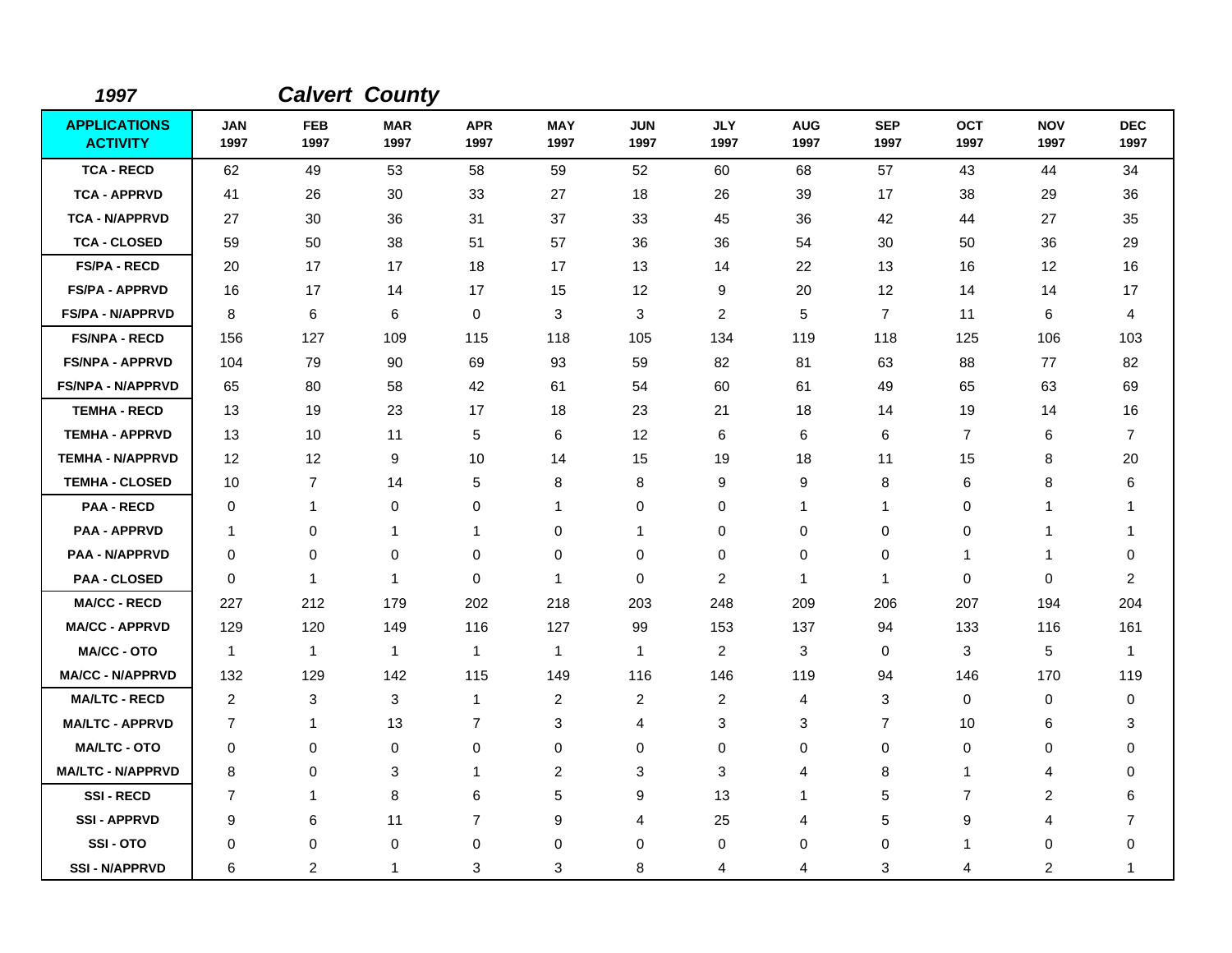| 1997                             |                    |                    | <b>Calvert County</b> |                    |                    |                    |                    |                    |                    |                    |                    |                    |
|----------------------------------|--------------------|--------------------|-----------------------|--------------------|--------------------|--------------------|--------------------|--------------------|--------------------|--------------------|--------------------|--------------------|
| <b>CASELOAD</b><br><b>COUNTS</b> | <b>JAN</b><br>1997 | <b>FEB</b><br>1997 | <b>MAR</b><br>1997    | <b>APR</b><br>1997 | <b>MAY</b><br>1997 | <b>JUN</b><br>1997 | <b>JLY</b><br>1997 | <b>AUG</b><br>1997 | <b>SEP</b><br>1997 | <b>OCT</b><br>1997 | <b>NOV</b><br>1997 | <b>DEC</b><br>1997 |
| <b>TCA - CASE/PAID</b>           | 412                | 391                | 385                   | 374                | 348                | 335                | 324                | 316                | 309                | 299                | 292                | 299                |
| <b>TCA - ADULT/RECIP</b>         | 391                | 375                | 358                   | 349                | 322                | 307                | 297                | 288                | 272                | 280                | 262                | 275                |
| <b>TCA - CHILD/RECIP</b>         | 800                | 780                | 752                   | 752                | 697                | 663                | 646                | 623                | 587                | 576                | 553                | 555                |
| <b>TCA - TOTAL/RECIP</b>         | 1,191              | 1,155              | 1,110                 | 1,101              | 1,019              | 970                | 943                | 911                | 859                | 856                | 815                | 830                |
| <b>TCA - NET/EXPEND</b>          | \$125,317          | \$123,550          | \$127,210             | \$122,059          | \$115,252          | \$105,869          | \$102,272          | \$99,234           | \$96,692           | \$94,932           | \$94,032           | \$92,458           |
| <b>FS/PA - H/HOLD CERT</b>       | 579                | 567                | 560                   | 556                | 538                | 526                | 529                | 513                | 503                | 481                | 469                | 467                |
| <b>FS/PA - H/HOLD PART</b>       | 579                | 567                | 559                   | 555                | 538                | 526                | 529                | 512                | 503                | 481                | 469                | 467                |
| <b>FS/PA - INDVD PART</b>        | 1,180              | 1,181              | 1,160                 | 1,147              | 1,099              | 1,078              | 1,080              | 1,029              | 976                | 919                | 878                | 871                |
| <b>FS/NPA - H/HOLD CERT</b>      | 862                | 845                | 849                   | 816                | 850                | 847                | 825                | 841                | 821                | 833                | 818                | 819                |
| <b>FS/NPA - H/HOLD PART</b>      | 859                | 843                | 847                   | 813                | 848                | 846                | 824                | 840                | 820                | 831                | 818                | 816                |
| <b>FS/NPA - INDVD PART</b>       | 2,338              | 2,288              | 2,304                 | 2,250              | 2,327              | 2,317              | 2,226              | 2,280              | 2,263              | 2,282              | 2,234              | 2,223              |
| <b>FS/TOTAL - ISSUED</b>         | \$263,181          | \$258,880          | \$255,737             | \$248,051          | \$249,847          | \$248,242          | \$240,741          | \$239,769          | \$231,245          | \$234,545          | \$230,294          | \$229,446          |
| <b>GPA/PW - CASE/PAID</b>        | $\overline{1}$     | 1                  | 0                     | 0                  | 0                  | 0                  | 0                  | 0                  | 0                  | 0                  | 0                  | 0                  |
| <b>TEMHA - CASE/PAID</b>         | 73                 | 70                 | 69                    | 69                 | 68                 | 65                 | 83                 | 68                 | 62                 | 60                 | 63                 | 66                 |
| <b>TEMHA - RECIP</b>             | 73                 | 70                 | 69                    | 68                 | 67                 | 64                 | 69                 | 68                 | 62                 | 60                 | 62                 | 65                 |
| <b>TEMHA - NET/EXPEND</b>        | \$76,271           | \$9,045            | -\$60,644             | $-$7,252$          | -\$7,628           | \$32,861           | -\$4,867           | \$5,233            | \$5,774            | $-$3,441$          | -\$4,115           | $-$16,017$         |
| <b>PAA - CASE/PAID</b>           | 16                 | 14                 | 15                    | 18                 | 16                 | 18                 | 16                 | 15                 | 14                 | 14                 | 17                 | 15                 |
| <b>PAA - RECIP</b>               | 16                 | 14                 | 15                    | 18                 | 16                 | 18                 | 16                 | 15                 | 14                 | 14                 | 17                 | 15                 |
| <b>PAA - NET/EXPEND</b>          | \$6,890            | \$6,263            | \$7,103               | \$7,262            | \$7,071            | \$7,317            | \$6.907            | \$6,423            | \$6,255            | \$5,453            | \$6,509            | \$5,143            |
| <b>MA\CC - CUC</b>               | 1,035              | 1,135              | 1,101                 | 1,174              | 1,124              | 1,203              | 1,169              | 1,213              | 1,272              | 1,243              | 1,316              | 1,286              |
| <b>MA\CC - SPEND DOWN</b>        | 29                 | 41                 | 35                    | 44                 | 28                 | 42                 | 36                 | 34                 | 47                 | 35                 | 49                 | 35                 |
| <b>MA\LTC - CUC</b>              | 164                | 161                | 164                   | 168                | 169                | 167                | 164                | 164                | 163                | 166                | 161                | 156                |
| <b>MA\LTC - SPEND DOWN</b>       | $\mathbf 0$        | 0                  | 0                     | 0                  | 0                  | $\mathbf 0$        | $\mathbf 0$        | 0                  | 0                  | 0                  | 0                  | $\mathbf 0$        |
| <b>SSI-CUC</b>                   | 633                | 635                | 635                   | 647                | 642                | 644                | 665                | 663                | 665                | 665                | 665                | 667                |
| <b>TCA - RECONS</b>              | 44                 | 51                 | 28                    | $\overline{7}$     | $\mathbf{1}$       | 6                  | $\mathbf{1}$       | 13                 | 20                 | 24                 | 26                 | 10                 |
| <b>PAA - RECONS</b>              | $\Omega$           | 0                  | 0                     | 0                  | $\mathbf 0$        | 0                  | $\mathbf{1}$       | 2                  | 0                  | 0                  | 0                  | $\mathbf 0$        |
| <b>PA/FS - RECONS</b>            | 76                 | 87                 | 62                    | 31                 | 36                 | 25                 | 21                 | 48                 | 43                 | 45                 | 47                 | 28                 |
| <b>NPA/FS - RECONS</b>           | 52                 | 59                 | 77                    | 57                 | 84                 | 54                 | 38                 | 57                 | 48                 | 92                 | 79                 | 67                 |
| <b>MA/CC - RECONS</b>            | 55                 | 72                 | 97                    | 46                 | 54                 | 38                 | 49                 | 88                 | 46                 | 71                 | 83                 | 76                 |
| <b>MA/LTC - RECONS</b>           | $\mathbf 1$        | $\overline{2}$     | $\overline{2}$        | $\overline{2}$     | $\mathbf{1}$       | $\overline{c}$     | $\overline{2}$     | $\mathbf{1}$       | 2                  | $\overline{2}$     | 0                  | 4                  |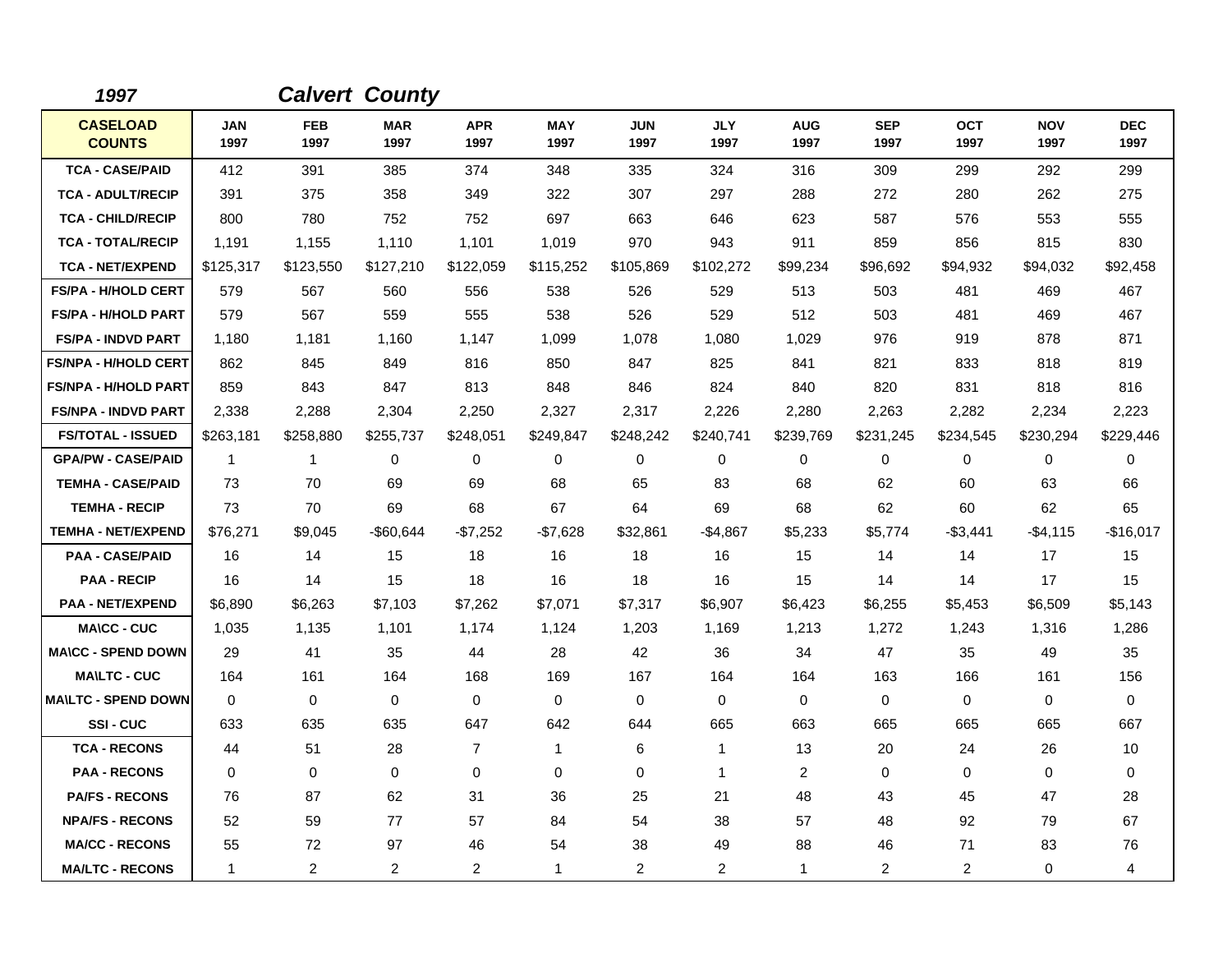| 1998                                   |                    |                    | <b>Calvert County</b> |                    |                    |                    |                    |                    |                    |                    |                    |                    |
|----------------------------------------|--------------------|--------------------|-----------------------|--------------------|--------------------|--------------------|--------------------|--------------------|--------------------|--------------------|--------------------|--------------------|
| <b>APPLICATIONS</b><br><b>ACTIVITY</b> | <b>JAN</b><br>1998 | <b>FEB</b><br>1998 | <b>MAR</b><br>1998    | <b>APR</b><br>1998 | <b>MAY</b><br>1998 | <b>JUN</b><br>1998 | <b>JLY</b><br>1998 | <b>AUG</b><br>1998 | <b>SEP</b><br>1998 | <b>OCT</b><br>1998 | <b>NOV</b><br>1998 | <b>DEC</b><br>1998 |
| <b>TCA - RECD</b>                      | 51                 | 47                 | 41                    | 33                 | 37                 | 56                 | 62                 | 53                 | 42                 | 44                 | 32                 | 32                 |
| <b>TCA - APPRVD</b>                    | 22                 | 18                 | 20                    | 20                 | 15                 | 24                 | 21                 | 22                 | 24                 | 18                 | 10                 | 18                 |
| <b>TCA - N/APPRVD</b>                  | 25                 | 31                 | 40                    | 32                 | 30                 | 42                 | 43                 | 28                 | 41                 | 38                 | 35                 | 32                 |
| <b>TCA - CLOSED</b>                    | 39                 | 38                 | 33                    | 19                 | 31                 | 52                 | 37                 | 33                 | 33                 | 20                 | 31                 | 22                 |
| <b>FS/PA - RECD</b>                    | 30                 | 18                 | 12                    | 12                 | 11                 | 15                 | 15                 | 18                 | 11                 | 16                 | 11                 | 12                 |
| <b>FS/PA - APPRVD</b>                  | 20                 | 20                 | 9                     | 9                  | 15                 | 6                  | 9                  | 17                 | 9                  | $\overline{7}$     | 11                 | 9                  |
| <b>FS/PA - N/APPRVD</b>                | 8                  | $\overline{7}$     | 6                     | 4                  | $\overline{c}$     | 5                  | 5                  | 6                  | 6                  | 9                  | 8                  | 6                  |
| <b>FS/NPA - RECD</b>                   | 152                | 112                | 116                   | 92                 | 88                 | 93                 | 117                | 103                | 104                | 125                | 103                | 98                 |
| <b>FS/NPA - APPRVD</b>                 | 93                 | 80                 | 84                    | 66                 | 55                 | 64                 | 56                 | 78                 | 70                 | 72                 | 59                 | 78                 |
| <b>FS/NPA - N/APPRVD</b>               | 50                 | 64                 | 51                    | 40                 | 40                 | 51                 | 45                 | 53                 | 62                 | 61                 | 56                 | 74                 |
| <b>TEMHA - RECD</b>                    | 25                 | 17                 | 16                    | 19                 | 13                 | 19                 | 20                 | 22                 | 21                 | 22                 | 7                  | 18                 |
| <b>TEMHA - APPRVD</b>                  | $\overline{7}$     | 13                 | 10                    | 9                  | 5                  | 4                  | 5                  | $\overline{7}$     | 5                  | 9                  | 6                  | $\overline{7}$     |
| <b>TEMHA - N/APPRVD</b>                | 9                  | 15                 | 20                    | 6                  | 16                 | 8                  | 13                 | 22                 | 17                 | 17                 | 13                 | 12                 |
| <b>TEMHA - CLOSED</b>                  | 11                 | $\overline{7}$     | 8                     | 8                  | 13                 | $\overline{7}$     | 5                  | 8                  | 9                  | 5                  | 5                  | $\overline{7}$     |
| <b>PAA - RECD</b>                      | 0                  | 0                  | 0                     | 0                  | $\mathbf{1}$       | $\overline{c}$     | 0                  | 0                  | 0                  | 2                  | 0                  | 1                  |
| <b>PAA - APPRVD</b>                    | 0                  | 1                  | 0                     | 0                  | 1                  | $\overline{c}$     | 0                  | 0                  | $\mathbf 0$        | 1                  | 1                  | 1                  |
| <b>PAA - N/APPRVD</b>                  | 1                  | 0                  | 0                     | 0                  | 0                  | $\mathbf 0$        | 0                  | 0                  | 0                  | 0                  | 0                  | $\Omega$           |
| <b>PAA - CLOSED</b>                    | 1                  | $\mathbf 0$        | $\mathbf{1}$          | $\Omega$           | $\mathbf 0$        | 1                  | $\mathbf 0$        | 1                  | $\overline{2}$     | 0                  | $\mathbf 0$        | $\Omega$           |
| <b>MA/CC - RECD</b>                    | 254                | 200                | 210                   | 151                | 194                | 214                | 196                | 179                | 202                | 228                | 196                | 197                |
| <b>MA/CC - APPRVD</b>                  | 133                | 180                | 158                   | 120                | 140                | 161                | 121                | 169                | 148                | 212                | 141                | 186                |
| <b>MA/CC - OTO</b>                     | $\overline{2}$     | 0                  | 3                     | 3                  | $\mathbf{1}$       | 0                  | 3                  | 0                  | 0                  | 2                  | 0                  | $\overline{1}$     |
| <b>MA/CC - N/APPRVD</b>                | 90                 | 174                | 116                   | 86                 | 89                 | 109                | 83                 | 94                 | 84                 | 89                 | 89                 | 169                |
| <b>MA/LTC - RECD</b>                   | 1                  | $\overline{2}$     | 0                     | $\mathbf 0$        | $\mathbf{1}$       | $\mathbf 0$        | $\overline{2}$     | 1                  | $\overline{2}$     | $\mathbf{1}$       | 0                  | $\overline{2}$     |
| <b>MA/LTC - APPRVD</b>                 | 5                  | 6                  | 6                     | 9                  | 5                  | 5                  | $\overline{7}$     | 4                  | 5                  | 4                  | 3                  | 9                  |
| <b>MA/LTC - OTO</b>                    | 0                  | 0                  | 0                     | $\mathbf 0$        | 0                  | 0                  | 0                  | 0                  | $\mathbf 0$        | 0                  | 0                  | 0                  |
| <b>MA/LTC - N/APPRVD</b>               | 2                  | 2                  | 3                     | 2                  | $\mathbf 1$        | $\Omega$           | 1                  | 5                  | $\mathbf 1$        | 1                  | 1                  | 4                  |
| <b>SSI-RECD</b>                        | 10                 | 5                  | 2                     | 3                  | 6                  | 3                  | 3                  | 6                  | 5                  | 3                  | $\overline{7}$     | 4                  |
| <b>SSI-APPRVD</b>                      | 9                  | 6                  | 6                     | 5                  | $\overline{7}$     | 9                  | 4                  | 7                  | $\overline{2}$     | $\overline{c}$     | 11                 | 10                 |
| SSI-OTO                                | 0                  | 0                  | 0                     | 0                  | 0                  | 0                  | 0                  | 0                  | $\mathbf 0$        | 1                  | 0                  | 0                  |
| <b>SSI - N/APPRVD</b>                  | 4                  | 2                  | 1                     | 0                  | 2                  | 6                  | 1                  | 2                  | 2                  | 1                  | 4                  | 3                  |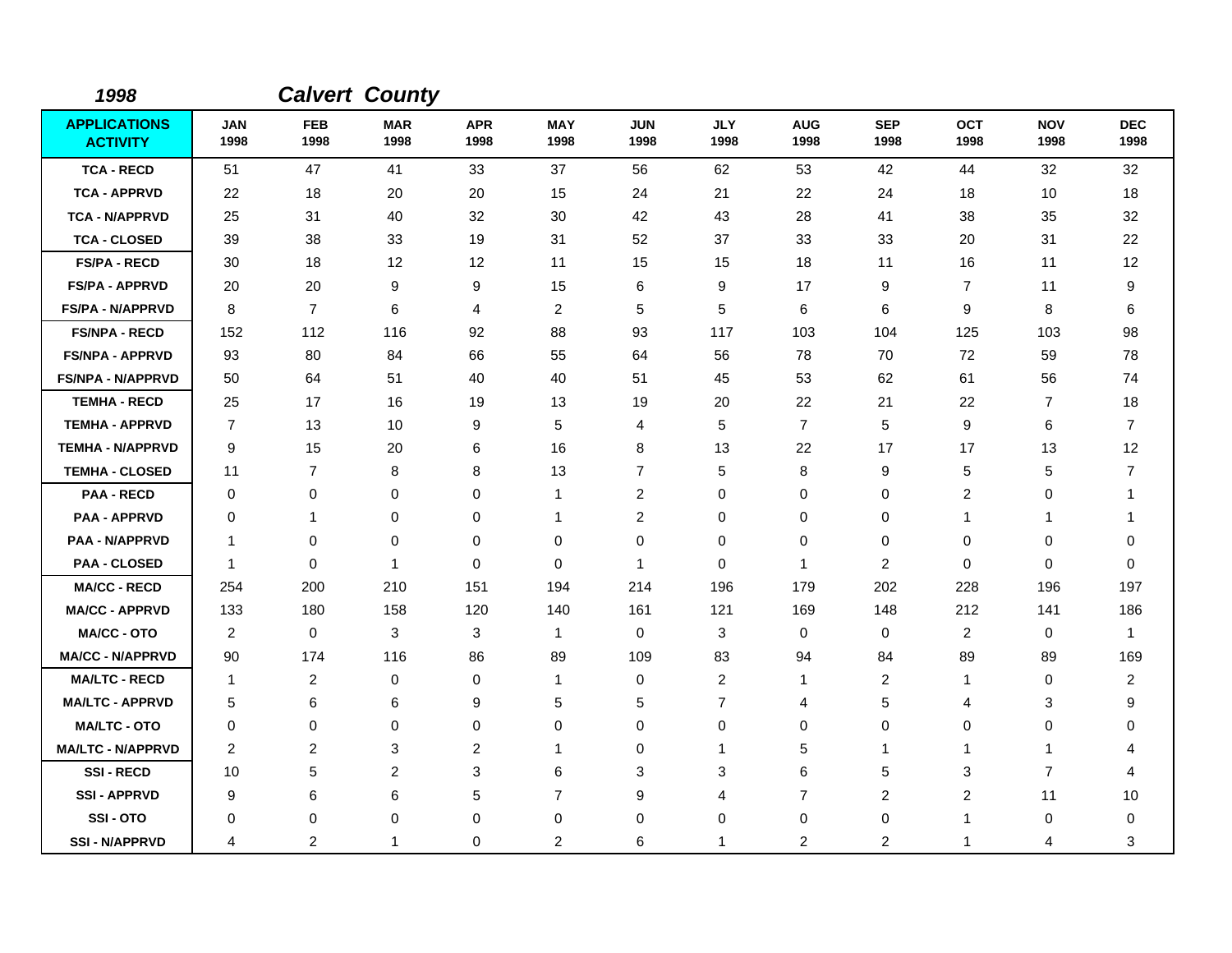| 1998                             |                    |                    | <b>Calvert County</b> |                    |                    |                    |                    |                    |                    |                    |                    |                    |
|----------------------------------|--------------------|--------------------|-----------------------|--------------------|--------------------|--------------------|--------------------|--------------------|--------------------|--------------------|--------------------|--------------------|
| <b>CASELOAD</b><br><b>COUNTS</b> | <b>JAN</b><br>1998 | <b>FEB</b><br>1998 | <b>MAR</b><br>1998    | <b>APR</b><br>1998 | <b>MAY</b><br>1998 | <b>JUN</b><br>1998 | <b>JLY</b><br>1998 | <b>AUG</b><br>1998 | <b>SEP</b><br>1998 | <b>OCT</b><br>1998 | <b>NOV</b><br>1998 | <b>DEC</b><br>1998 |
| <b>TCA - CASE/PAID</b>           | 304                | 287                | 280                   | 288                | 266                | 233                | 207                | 207                | 204                | 218                | 181                | 192                |
| <b>TCA - ADULT/RECIP</b>         | 259                | 243                | 240                   | 252                | 223                | 191                | 135                | 162                | 162                | 175                | 139                | 148                |
| <b>TCA - CHILD/RECIP</b>         | 529                | 498                | 494                   | 521                | 478                | 422                | 314                | 363                | 365                | 377                | 314                | 343                |
| <b>TCA - TOTAL/RECIP</b>         | 788                | 741                | 734                   | 773                | 701                | 613                | 449                | 525                | 527                | 552                | 453                | 491                |
| <b>TCA - NET/EXPEND</b>          | \$89,655           | \$86.161           | \$83,417              | \$86,305           | \$81,491           | \$67,172           | \$61,786           | \$65,044           | \$67,329           | \$67,048           | \$55,177           | \$59,933           |
| <b>FS/PA - H/HOLD CERT</b>       | 467                | 461                | 456                   | 460                | 447                | 409                | 388                | 403                | 385                | 383                | 378                | 374                |
| <b>FS/PA - H/HOLD PART</b>       | 466                | 460                | 456                   | 460                | 446                | 409                | 388                | 403                | 385                | 383                | 378                | 374                |
| <b>FS/PA - INDVD PART</b>        | 909                | 853                | 849                   | 860                | 816                | 730                | 676                | 702                | 656                | 641                | 612                | 585                |
| <b>FS/NPA - H/HOLD CERT</b>      | 809                | 831                | 849                   | 820                | 818                | 852                | 814                | 796                | 789                | 785                | 759                | 764                |
| <b>FS/NPA - H/HOLD PART</b>      | 807                | 829                | 845                   | 819                | 816                | 850                | 811                | 793                | 787                | 784                | 758                | 763                |
| <b>FS/NPA - INDVD PART</b>       | 2,162              | 2,247              | 2,274                 | 2,224              | 2,224              | 2,304              | 2,217              | 2,158              | 2,126              | 2,100              | 2,077              | 2,076              |
| <b>FS/TOTAL - ISSUED</b>         | \$219,576          | \$227,237          | \$228,130             | \$227,865          | \$224,609          | \$221,210          | \$212,249          | \$205,558          | \$197,973          | \$205,267          | \$199,089          | \$194,217          |
| <b>GPA/PW - CASE/PAID</b>        | $\mathbf 0$        | 0                  | $\mathbf 0$           | 0                  | 0                  | 0                  | 0                  | 0                  | 0                  | 0                  | $\mathbf 0$        | 0                  |
| <b>TEMHA - CASE/PAID</b>         | 59                 | 68                 | 71                    | 79                 | 60                 | 60                 | 53                 | 58                 | 54                 | 69                 | 67                 | 64                 |
| <b>TEMHA - RECIP</b>             | 57                 | 67                 | 68                    | 76                 | 60                 | 60                 | 52                 | 56                 | 54                 | 69                 | 67                 | 64                 |
| <b>TEMHA - NET/EXPEND</b>        | \$9,007            | (\$1,577)          | \$1,132               | (\$10,435)         | \$53,327           | \$113              | (\$18,490)         | \$14,787           | \$5,610            | \$5,927            | (\$12,031)         | \$14,176           |
| <b>PAA - CASE/PAID</b>           | 13                 | 16                 | 13                    | 13                 | 14                 | 14                 | 16                 | 14                 | 12                 | 13                 | 15                 | 15                 |
| <b>PAA - RECIP</b>               | 13                 | 16                 | 13                    | 13                 | 14                 | 14                 | 16                 | 14                 | 12                 | 13                 | 15                 | 15                 |
| <b>PAA - NET/EXPEND</b>          | \$5,077            | \$6,381            | \$5,097               | \$5,090            | \$5,005            | \$4,212            | \$4,772            | \$4,917            | \$4,213            | \$4,295            | \$5,557            | \$54,780           |
| <b>MA\CC - CUC</b>               | 1,332              | 1,473              | 1,431                 | 1,490              | 1,468              | 1,579              | 1,446              | 1,510              | 1,610              | 1,576              | 1,654              | 1,605              |
| <b>MA\CC - SPEND DOWN</b>        | 32                 | 42                 | 38                    | 46                 | 38                 | 51                 | 30                 | 27                 | 29                 | 29                 | 37                 | 32                 |
| <b>MAILTC - CUC</b>              | 155                | 157                | 159                   | 158                | 156                | 160                | 164                | 163                | 165                | 162                | 158                | 162                |
| <b>MAILTC - SPEND DOWN</b>       | $\mathbf 0$        | $\mathbf 0$        | $\mathbf 0$           | $\mathbf 0$        | $\mathbf 0$        | $\Omega$           | $\mathbf 0$        | $\mathbf 0$        | $\Omega$           | 0                  | $\mathbf 0$        | $\mathbf 0$        |
| SSI-CUC                          | 673                | 675                | 674                   | 677                | 679                | 680                | 685                | 694                | 690                | 682                | 690                | 685                |
| <b>TCA - RECONS</b>              | 20                 | 20                 | 11                    | 3                  | 4                  | 10                 | 6                  | 8                  | 11                 | 19                 | 12                 | 9                  |
| <b>PAA - RECONS</b>              | $\Omega$           | 0                  | $\mathbf{0}$          | 0                  | 0                  | $\Omega$           | $\mathbf{1}$       | 0                  | $\mathbf 0$        | $\Omega$           | $\mathbf 0$        | 0                  |
| <b>PA/FS - RECONS</b>            | 54                 | 62                 | 31                    | 20                 | 42                 | 27                 | 21                 | 29                 | 38                 | 43                 | 31                 | 41                 |
| <b>NPA/FS - RECONS</b>           | 69                 | 81                 | 50                    | 48                 | 84                 | 57                 | 48                 | 69                 | 42                 | 40                 | 54                 | 79                 |
| <b>MA/CC - RECONS</b>            | 95                 | 120                | 89                    | 74                 | 120                | 74                 | 59                 | 77                 | 73                 | 77                 | 64                 | 64                 |
| <b>MA/LTC - RECONS</b>           | $\overline{2}$     | 3                  | $\overline{2}$        | 0                  | 4                  | $\overline{c}$     | $\overline{2}$     | 3                  | $\overline{c}$     | 3                  | 2                  | $\mathbf 0$        |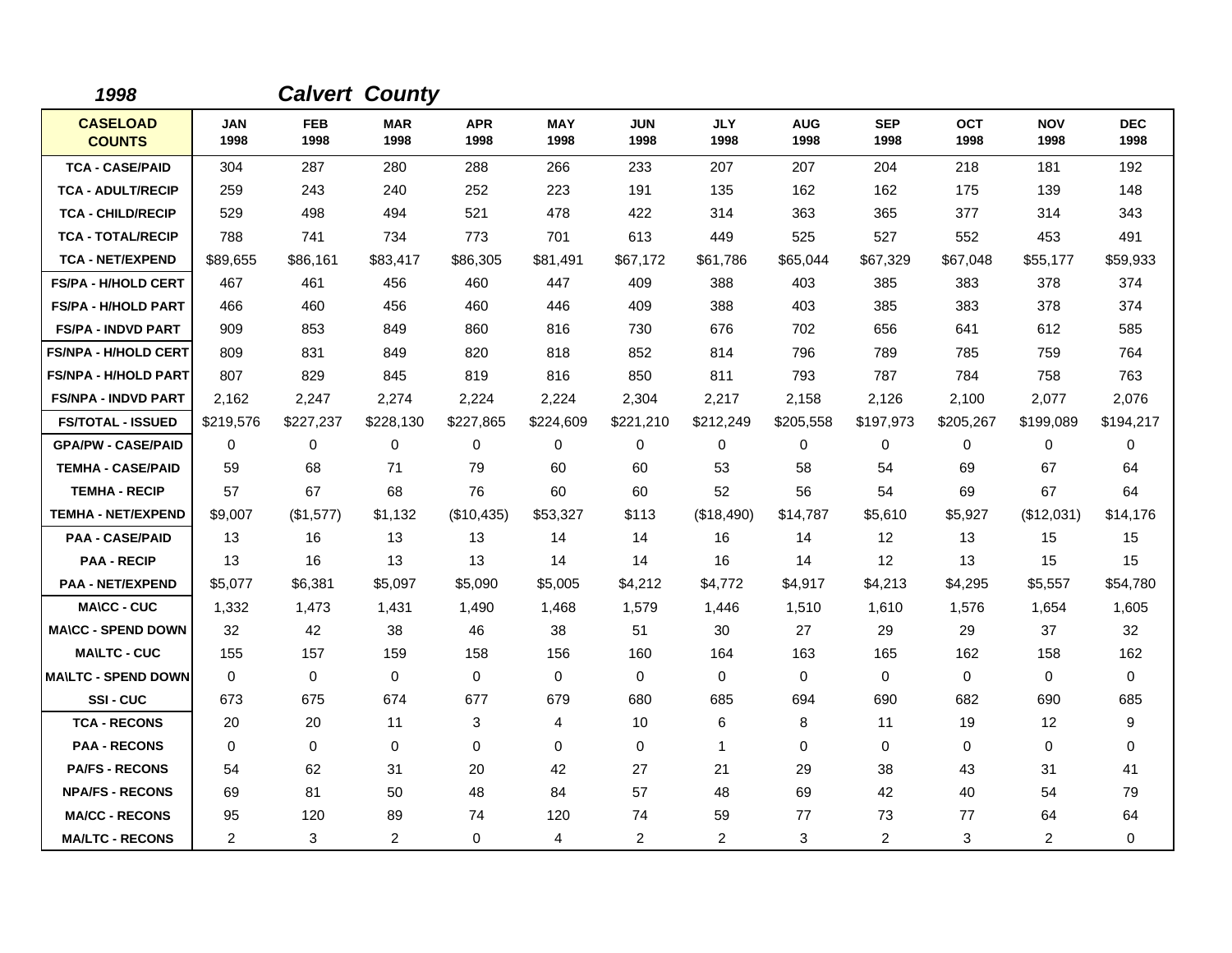| 1999                                   |                    | <b>Calvert County</b> |                    |                    |                    |                         |                    |                    |                    |                    |                    |                    |
|----------------------------------------|--------------------|-----------------------|--------------------|--------------------|--------------------|-------------------------|--------------------|--------------------|--------------------|--------------------|--------------------|--------------------|
| <b>APPLICATIONS</b><br><b>ACTIVITY</b> | <b>JAN</b><br>1999 | <b>FEB</b><br>1999    | <b>MAR</b><br>1999 | <b>APR</b><br>1999 | <b>MAY</b><br>1999 | <b>JUN</b><br>1999      | <b>JLY</b><br>1999 | <b>AUG</b><br>1999 | <b>SEP</b><br>1999 | <b>OCT</b><br>1999 | <b>NOV</b><br>1999 | <b>DEC</b><br>1999 |
| <b>TCA - RECD</b>                      | 32                 | 38                    | 30                 | 42                 | 32                 | 43                      | 49                 | 44                 | 39                 | 29                 | 32                 | 29                 |
| <b>TCA - APPRVD</b>                    | 14                 | 21                    | 15                 | 5                  | 16                 | 16                      | 25                 | 21                 | 22                 | 15                 | 20                 | 18                 |
| <b>TCA - N/APPRVD</b>                  | 25                 | 16                    | 26                 | 34                 | 21                 | 24                      | 35                 | 37                 | 23                 | 23                 | 19                 | 28                 |
| <b>TCA - CLOSED</b>                    | 16                 | 28                    | 30                 | 17                 | 24                 | 27                      | 32                 | 21                 | 14                 | 17                 | 11                 | 23                 |
| <b>FS/PA - RECD</b>                    | 18                 | 21                    | 9                  | 10                 | $\overline{7}$     | 12                      | 17                 | 21                 | 17                 | 11                 | 15                 | 14                 |
| <b>FS/PA - APPRVD</b>                  | 14                 | 16                    | 9                  | 12                 | 6                  | 10                      | 12                 | 20                 | 15                 | 10                 | 16                 | 13                 |
| <b>FS/PA - N/APPRVD</b>                | $\overline{7}$     | 3                     | $\overline{7}$     | 3                  | 3                  | 5                       | 3                  | 3                  | 3                  | 2                  | 4                  | 3                  |
| <b>FS/NPA - RECD</b>                   | 145                | 115                   | 114                | 125                | 99                 | 119                     | 105                | 106                | 105                | 125                | 109                | 84                 |
| <b>FS/NPA - APPRVD</b>                 | 87                 | 78                    | 62                 | 68                 | 62                 | 53                      | 63                 | 50                 | 73                 | 70                 | 71                 | 67                 |
| <b>FS/NPA - N/APPRVD</b>               | 70                 | 56                    | 50                 | 64                 | 60                 | 73                      | 67                 | 53                 | 51                 | 57                 | 59                 | 49                 |
| <b>TEMHA - RECD</b>                    | 11                 | 16                    | 19                 | 17                 | 15                 | 18                      | 18                 | 8                  | 13                 | 19                 | 7                  | 12                 |
| <b>TEMHA - APPRVD</b>                  | 6                  | 4                     | 8                  | 10                 | 10                 | $\overline{7}$          | 10                 | 5                  | $\overline{7}$     | $\overline{7}$     | 4                  | -1                 |
| <b>TEMHA - N/APPRVD</b>                | 15                 | 12                    | 13                 | 7                  | 14                 | 11                      | 11                 | $\overline{7}$     | $\overline{7}$     | 12                 | 9                  | 8                  |
| <b>TEMHA - CLOSED</b>                  | 8                  | 9                     | 6                  | 6                  | 5                  | 4                       | 11                 | 3                  | 16                 | $\overline{7}$     | $\overline{c}$     | 5                  |
| <b>PAA - RECD</b>                      | 0                  | 1                     | 0                  | 0                  | $\mathbf{1}$       | 0                       | $\mathbf 1$        | 0                  | 3                  | 0                  | 2                  | $\Omega$           |
| <b>PAA - APPRVD</b>                    | 0                  | $\mathbf 0$           | 0                  | 0                  | $\mathbf 0$        | 1                       | $\mathbf 0$        | 1                  | $\mathbf 0$        | 2                  | 0                  | 1                  |
| <b>PAA - N/APPRVD</b>                  | 0                  | $\mathbf{1}$          | 0                  | 0                  | $\mathbf 0$        | 0                       | 0                  | 0                  | 0                  | $\mathbf{1}$       | 0                  | 1                  |
| <b>PAA - CLOSED</b>                    | $\Omega$           | 2                     | 2                  | 0                  | $\mathbf 0$        | $\Omega$                | 0                  | 0                  | $\Omega$           | $\mathbf{1}$       | $\overline{2}$     | -1                 |
| <b>MA/CC - RECD</b>                    | 230                | 202                   | 248                | 229                | 181                | 234                     | 216                | 263                | 222                | 236                | 227                | 237                |
| <b>MA/CC - APPRVD</b>                  | 168                | 187                   | 190                | 179                | 149                | 182                     | 168                | 153                | 154                | 226                | 187                | 157                |
| <b>MA/CC - OTO</b>                     | $\mathbf 0$        | 5                     | 3                  | $\mathbf 0$        | $\overline{2}$     | $\mathbf{1}$            | 3                  | 0                  | $\mathbf{1}$       | 3                  | $\mathbf{1}$       | 0                  |
| <b>MA/CC - N/APPRVD</b>                | 109                | 108                   | 106                | 98                 | 116                | 101                     | 130                | 132                | 130                | 137                | 123                | 115                |
| <b>MA/LTC - RECD</b>                   | 3                  | 0                     | $\mathbf{1}$       | 1                  | $\mathbf{1}$       | $\overline{\mathbf{c}}$ | $\overline{c}$     | 6                  | $\overline{2}$     | 5                  | 1                  | $\overline{1}$     |
| <b>MA/LTC - APPRVD</b>                 | 6                  | 4                     | $\overline{7}$     | 5                  | 10                 | 6                       | $\overline{c}$     | 13                 | 10                 | 9                  | 3                  | -1                 |
| <b>MA/LTC - OTO</b>                    | 0                  | 0                     | 0                  | 0                  | 0                  | 0                       | $\mathbf 0$        | 0                  | 0                  | 0                  | 0                  | 0                  |
| <b>MA/LTC - N/APPRVD</b>               | 3                  | $\Omega$              | 0                  | 1                  | 6                  | 4                       | 2                  | 1                  | 5                  | 0                  | 2                  | 5                  |
| <b>SSI-RECD</b>                        | 3                  | 4                     | $\overline{4}$     | 6                  | $\mathbf 0$        | $\overline{c}$          | 4                  | $\overline{c}$     | 5                  | 5                  | 6                  | 6                  |
| <b>SSI - APPRVD</b>                    | 6                  | 10                    | 12                 | 5                  | 3                  | 4                       | 9                  | 5                  | 9                  | 12                 | $\overline{7}$     | 6                  |
| SSI-OTO                                | 0                  | 0                     | 0                  | 0                  | $\mathbf 0$        | 0                       | 0                  | 0                  | $\mathbf 0$        | 0                  | 0                  | 0                  |
| <b>SSI-N/APPRVD</b>                    | 1                  | $\mathbf{1}$          | $\mathbf{1}$       | 3                  | 1                  | 1                       | 3                  | 4                  | 3                  | 1                  | 4                  | $\overline{c}$     |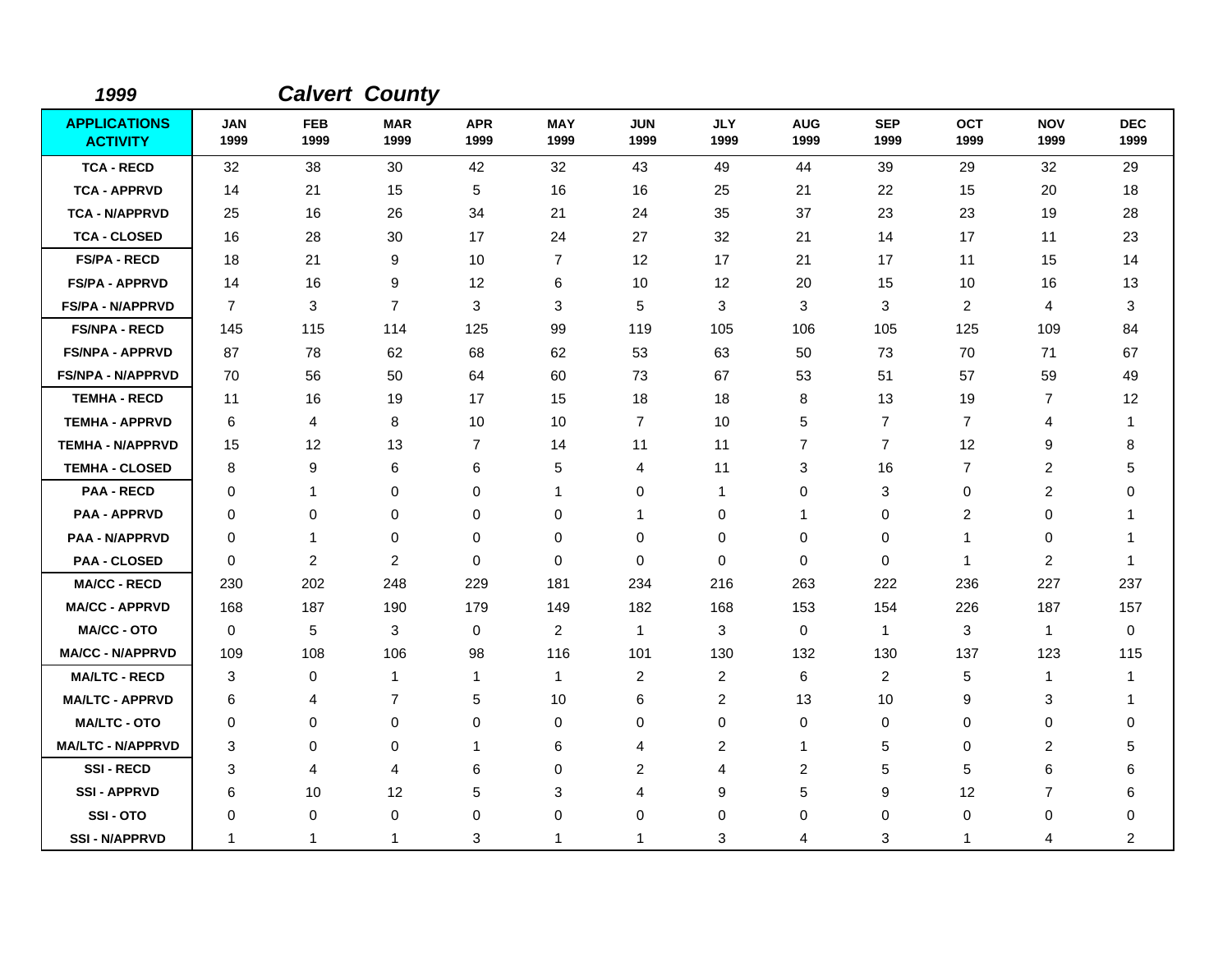| 1999                             |                    |                    | <b>Calvert County</b> |                    |                    |                    |                    |                    |                    |                    |                    |                    |
|----------------------------------|--------------------|--------------------|-----------------------|--------------------|--------------------|--------------------|--------------------|--------------------|--------------------|--------------------|--------------------|--------------------|
| <b>CASELOAD</b><br><b>COUNTS</b> | <b>JAN</b><br>1999 | <b>FEB</b><br>1999 | <b>MAR</b><br>1999    | <b>APR</b><br>1999 | <b>MAY</b><br>1999 | <b>JUN</b><br>1999 | <b>JLY</b><br>1999 | <b>AUG</b><br>1999 | <b>SEP</b><br>1999 | <b>OCT</b><br>1999 | <b>NOV</b><br>1999 | <b>DEC</b><br>1999 |
| <b>TCA - CASE/PAID</b>           | 188                | 184                | 171                   | 155                | 154                | 144                | 148                | 144                | 151                | 152                | 167                | 161                |
| <b>TCA - ADULT/RECIP</b>         | 145                | 145                | 128                   | 112                | 110                | 101                | 106                | 99                 | 110                | 109                | 122                | 121                |
| <b>TCA - CHILD/RECIP</b>         | 338                | 333                | 290                   | 268                | 259                | 245                | 257                | 258                | 258                | 276                | 298                | 286                |
| <b>TCA - TOTAL/RECIP</b>         | 483                | 478                | 418                   | 380                | 369                | 346                | 363                | 357                | 368                | 385                | 420                | 407                |
| <b>TCA - NET/EXPEND</b>          | \$58,191           | \$55,496           | \$50,449              | \$46,482           | \$44,424           | \$39,348           | \$43,774           | \$43,955           | \$47,241           | \$46,858           | \$62,572           | \$52,714           |
| <b>FS/PA - H/HOLD CERT</b>       | 366                | 360                | 351                   | 360                | 349                | 341                | 323                | 330                | 329                | 332                | 333                | 347                |
| <b>FS/PA - H/HOLD PART</b>       | 364                | 360                | 351                   | 360                | 349                | 341                | 323                | 328                | 329                | 332                | 333                | 347                |
| <b>FS/PA - INDVD PART</b>        | 587                | 569                | 539                   | 559                | 520                | 514                | 454                | 492                | 494                | 505                | 515                | 551                |
| <b>FS/NPA - H/HOLD CERT</b>      | 733                | 699                | 666                   | 663                | 671                | 647                | 655                | 618                | 611                | 607                | 619                | 611                |
| <b>FS/NPA - H/HOLD PART</b>      | 731                | 694                | 665                   | 660                | 669                | 645                | 654                | 617                | 607                | 601                | 615                | 607                |
| <b>FS/NPA - INDVD PART</b>       | 1,979              | 1,885              | 1,822                 | 1,781              | 1,744              | 1,695              | 1,752              | 1,654              | 1,608              | 1,588              | 1,630              | 1,599              |
| <b>FS/TOTAL - ISSUED</b>         | \$186,278          | \$181,353          | \$172,337             | \$169,221          | \$167,689          | \$161,211          | \$161,352          | \$155,761          | \$152,277          | \$151,758          | \$155,317          | \$154,268          |
| <b>GPA/PW - CASE/PAID</b>        | $\Omega$           | $\Omega$           | $\Omega$              | 0                  | 0                  | $\Omega$           | $\Omega$           | 0                  | $\Omega$           | $\Omega$           | 0                  | $\Omega$           |
| <b>TEMHA - CASE/PAID</b>         | 60                 | 54                 | 58                    | 67                 | 66                 | 64                 | 69                 | 68                 | 58                 | 58                 | 62                 | 55                 |
| <b>TEMHA - RECIP</b>             | 60                 | 53                 | 58                    | 67                 | 66                 | 64                 | 68                 | 68                 | 57                 | 57                 | 61                 | 55                 |
| <b>TEMHA - NET/EXPEND</b>        | \$524              | \$1,517            | \$4,019               | \$28,569           | \$7,325            | \$17,193           | (\$20,935)         | \$16,286           | \$67               | \$8,117            | \$12,932           | (\$5,989)          |
| <b>PAA - CASE/PAID</b>           | 15                 | 14                 | 12                    | 12                 | 12                 | 14                 | 13                 | 15                 | 14                 | 17                 | 13                 | 14                 |
| <b>PAA - RECIP</b>               | 15                 | 14                 | 12                    | 12                 | 12                 | 14                 | 13                 | 15                 | 14                 | 17                 | 13                 | 14                 |
| <b>PAA - NET/EXPEND</b>          | \$5,452            | \$4,654            | \$3,956               | \$3,960            | \$4,433            | \$4,045            | \$5,549            | \$5,713            | \$5,631            | \$6,798            | \$5,548            | \$3,801            |
| <b>MA\CC - CUC</b>               | 1.624              | 1,710              | 1,679                 | 1,809              | 1,769              | 1,870              | 1,740              | 1,742              | 1,801              | 1,710              | 1,809              | 1,733              |
| <b>MA\CC - SPEND DOWN</b>        | 36                 | 45                 | 35                    | 52                 | 40                 | 59                 | 50                 | 45                 | 52                 | 43                 | 55                 | 35                 |
| <b>MA\LTC - CUC</b>              | 165                | 164                | 167                   | 170                | 168                | 168                | 166                | 172                | 178                | 179                | 180                | 169                |
| <b>MAILTC - SPEND DOWN</b>       | $\Omega$           | $\Omega$           | $\Omega$              | $\Omega$           | 0                  | $\Omega$           | $\Omega$           | 0                  | $\Omega$           | $\Omega$           | $\mathbf 0$        | 0                  |
| SSI-CUC                          | 688                | 695                | 702                   | 689                | 667                | 664                | 673                | 668                | 672                | 676                | 683                | 684                |
| <b>TCA - RECONS</b>              | 13                 | 9                  | $\overline{7}$        | $\overline{2}$     | 5                  | 8                  | 6                  | 5                  | 9                  | $\overline{7}$     | 5                  | 6                  |
| <b>PAA - RECONS</b>              | $\overline{1}$     | $\Omega$           | $\mathbf{0}$          | $\Omega$           | $\mathbf 1$        | $\Omega$           | $\Omega$           | $\mathbf 1$        | $\Omega$           | $\Omega$           | $\mathbf{0}$       | 0                  |
| <b>PA/FS - RECONS</b>            | 54                 | 53                 | 72                    | 47                 | 32                 | 64                 | 33                 | 27                 | 42                 | 36                 | 26                 | 28                 |
| <b>NPA/FS - RECONS</b>           | 101                | 81                 | 102                   | 82                 | 82                 | 85                 | 84                 | 77                 | 98                 | 86                 | 62                 | 71                 |
| <b>MA/CC - RECONS</b>            | 48                 | 86                 | 70                    | 102                | 119                | 135                | 133                | 135                | 103                | 173                | 103                | 67                 |
| <b>MA/LTC - RECONS</b>           | 0                  | 3                  | 3                     | $\overline{2}$     | 5                  | 3                  | $\overline{2}$     | $\overline{2}$     | 2                  | $\overline{2}$     | $\overline{7}$     | $\mathbf{1}$       |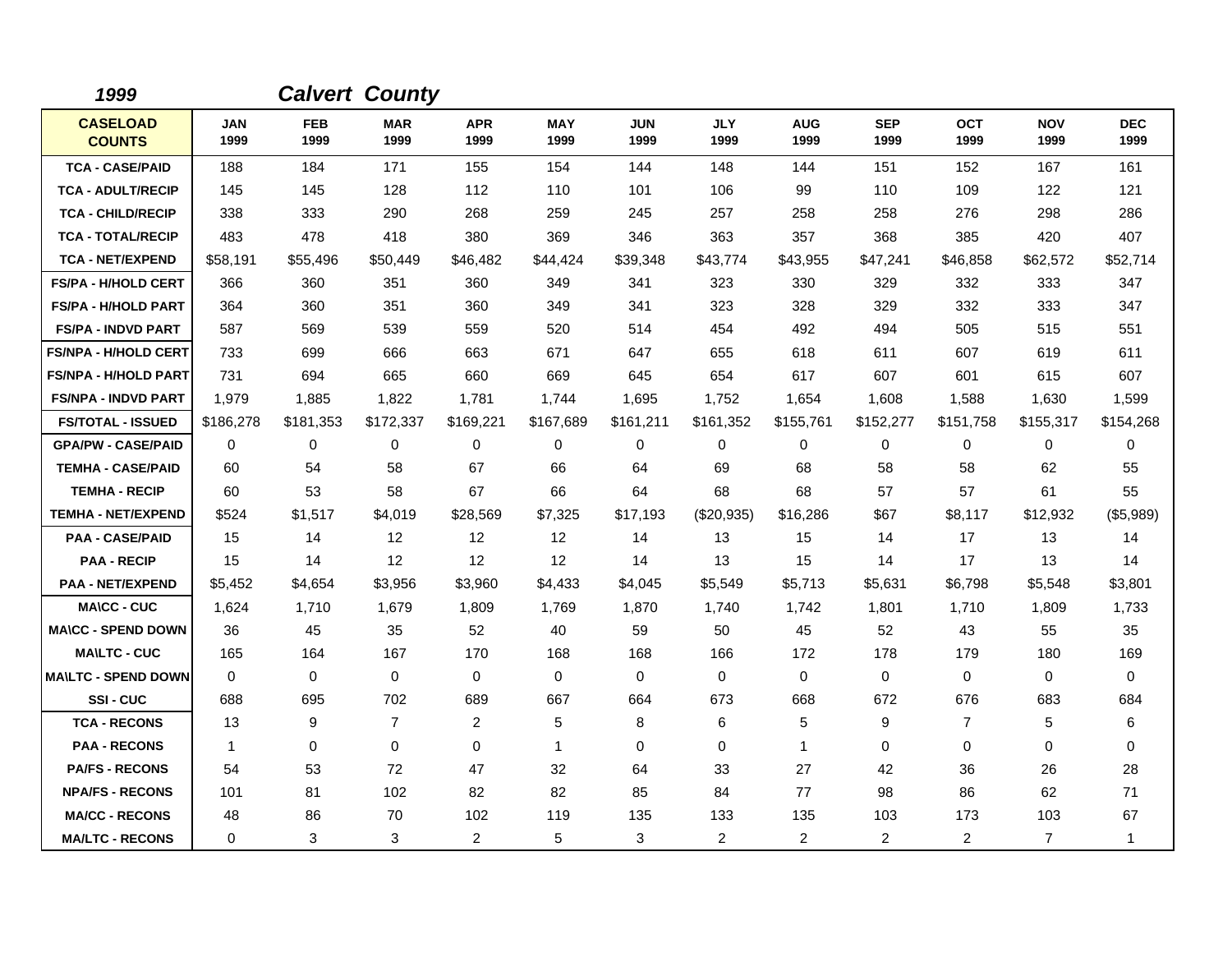| 2000                                   |                    |                    | <b>Calvert County</b> |                    |                    |                    |                    |                    |                    |                    |                    |                    |
|----------------------------------------|--------------------|--------------------|-----------------------|--------------------|--------------------|--------------------|--------------------|--------------------|--------------------|--------------------|--------------------|--------------------|
| <b>APPLICATIONS</b><br><b>ACTIVITY</b> | <b>JAN</b><br>2000 | <b>FEB</b><br>2000 | <b>MAR</b><br>2000    | <b>APR</b><br>2000 | <b>MAY</b><br>2000 | <b>JUN</b><br>2000 | <b>JLY</b><br>2000 | <b>AUG</b><br>2000 | <b>SEP</b><br>2000 | <b>OCT</b><br>2000 | <b>NOV</b><br>2000 | <b>DEC</b><br>2000 |
| <b>TCA - RECD</b>                      | 42                 | 43                 | 34                    | 28                 | 30                 | 40                 | 37                 | 44                 | 47                 | 41                 | 59                 | 35                 |
| <b>TCA - APPRVD</b>                    | 18                 | 21                 | 16                    | 12                 | 17                 | 19                 | 15                 | 26                 | 15                 | 20                 | 19                 | 17                 |
| <b>TCA - N/APPRVD</b>                  | 23                 | 20                 | 31                    | 16                 | 16                 | 28                 | 19                 | 37                 | 33                 | 29                 | 53                 | 39                 |
| <b>TCA - CLOSED</b>                    | 21                 | 25                 | 18                    | 18                 | 26                 | 19                 | 15                 | 25                 | 26                 | 25                 | 16                 | 14                 |
| <b>FS/PA - RECD</b>                    | 14                 | 11                 | 22                    | 6                  | 15                 | 10                 | 13                 | 13                 | 15                 | 17                 | 12                 | 17                 |
| <b>FS/PA - APPRVD</b>                  | 12                 | 8                  | 21                    | 4                  | 11                 | 9                  | 13                 | 16                 | 8                  | 12                 | 13                 | 20                 |
| <b>FS/PA - N/APPRVD</b>                | 5                  | 4                  | $\overline{4}$        | $\overline{c}$     | 4                  | 8                  | 3                  | 5                  | 4                  | $\overline{7}$     | 5                  | 3                  |
| <b>FS/NPA - RECD</b>                   | 87                 | 122                | 118                   | 86                 | 83                 | 119                | 99                 | 113                | 105                | 97                 | 126                | 112                |
| <b>FS/NPA - APPRVD</b>                 | 66                 | 70                 | 65                    | 47                 | 48                 | 41                 | 56                 | 70                 | 54                 | 58                 | 53                 | 77                 |
| <b>FS/NPA - N/APPRVD</b>               | 49                 | 42                 | 73                    | 43                 | 50                 | 58                 | 59                 | 61                 | 72                 | 58                 | 65                 | 79                 |
| <b>TEMHA - RECD</b>                    | 10                 | 19                 | 18                    | 11                 | 11                 | 19                 | 17                 | 25                 | 18                 | 13                 | 16                 | 17                 |
| <b>TEMHA - APPRVD</b>                  | $\overline{7}$     | 11                 | 11                    | 6                  | 8                  | $\overline{c}$     | 13                 | 8                  | 9                  | 3                  | $\overline{4}$     | 9                  |
| <b>TEMHA - N/APPRVD</b>                | 10                 | 5                  | 9                     | 6                  | 14                 | 6                  | $12 \,$            | 13                 | 16                 | 12                 | 8                  | 12                 |
| <b>TEMHA - CLOSED</b>                  | 5                  | 10                 | 6                     | 10                 | 6                  | 5                  | 10                 | $\overline{7}$     | 10                 | 4                  | 11                 | 5                  |
| <b>PAA - RECD</b>                      | -1                 | 3                  | $\overline{2}$        | 0                  | 0                  | $\overline{c}$     | 4                  | $\overline{c}$     | $\overline{c}$     | 0                  | 0                  | 0                  |
| <b>PAA - APPRVD</b>                    | $\mathbf 1$        | 1                  | $\overline{c}$        | 1                  | 1                  | 1                  | 0                  | 5                  | $\overline{2}$     | $\mathbf{1}$       | 0                  | 0                  |
| <b>PAA - N/APPRVD</b>                  | $\mathbf 0$        | 0                  | $\mathbf 0$           | $\mathbf 0$        | 1                  | 0                  | 2                  | 4                  | 0                  | 0                  | 0                  | $\Omega$           |
| <b>PAA - CLOSED</b>                    | -1                 | 1                  | $\overline{2}$        | 1                  | $\mathbf 0$        | $\mathbf 0$        | $\mathbf 0$        | 0                  | 3                  | 0                  | 1                  | 0                  |
| <b>MA/CC - RECD</b>                    | 213                | 259                | 308                   | 244                | 225                | 278                | 216                | 274                | 281                | 258                | 244                | 214                |
| <b>MA/CC - APPRVD</b>                  | 164                | 209                | 237                   | 178                | 184                | 184                | 150                | 162                | 180                | 185                | 178                | 147                |
| <b>MA/CC - OTO</b>                     | $\mathbf 0$        | 1                  | $\mathbf{1}$          | $\mathbf{1}$       | $\overline{2}$     | 5                  | $\mathbf{1}$       | 0                  | 3                  | 3                  | $\mathbf{1}$       | $\mathbf{1}$       |
| <b>MA/CC - N/APPRVD</b>                | 125                | 145                | 150                   | 103                | 122                | 111                | 117                | 129                | 142                | 124                | 111                | 140                |
| <b>MA/LTC - RECD</b>                   | $\mathbf 0$        | 2                  | $\overline{2}$        | 3                  | 6                  | 3                  | $\mathbf{1}$       | $\mathbf{1}$       | 0                  | 0                  | $\mathbf{1}$       | $\overline{c}$     |
| <b>MA/LTC - APPRVD</b>                 | $\overline{7}$     | 6                  | 12                    | 9                  | 1                  | 9                  | $\overline{7}$     | 5                  | $\overline{7}$     | 3                  | 6                  | 5                  |
| <b>MA/LTC - OTO</b>                    | 0                  | 0                  | 0                     | 0                  | 0                  | 0                  | 0                  | 0                  | $\mathbf 0$        | 0                  | 0                  | 0                  |
| <b>MA/LTC - N/APPRVD</b>               | 3                  | 5                  | 4                     | 1                  | -1                 | $\overline{7}$     | 1                  | 3                  | 2                  | $\overline{c}$     | 2                  | 0                  |
| <b>SSI-RECD</b>                        | 6                  | 6                  | 4                     | 4                  | 3                  | 11                 | $\overline{7}$     | 9                  | 3                  | 9                  | 3                  | 6                  |
| <b>SSI-APPRVD</b>                      | 7                  | 9                  | 8                     | 3                  | 6                  | 9                  | 11                 | 13                 | 8                  | 11                 | 6                  | 7                  |
| SSI-OTO                                | 0                  | 1                  | $\mathbf 0$           | 0                  | $\mathbf 0$        | 0                  | $\mathbf 0$        | 0                  | $\mathbf 0$        | 0                  | 0                  | 1                  |
| <b>SSI - N/APPRVD</b>                  | 3                  | 3                  | 2                     | 3                  | -1                 | 4                  | 4                  | 3                  | 1                  | 6                  | $\overline{c}$     | 1                  |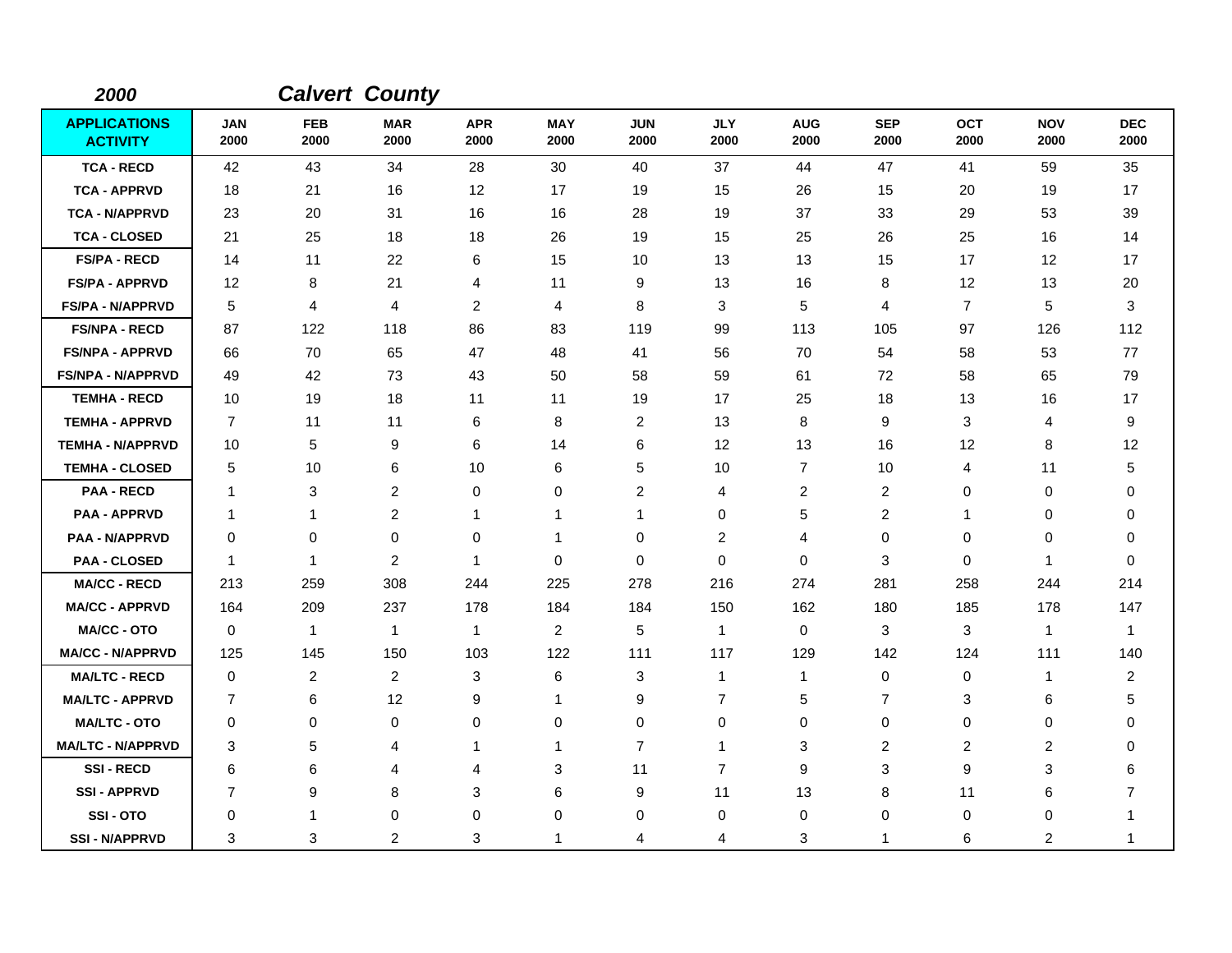| 2000                             |                    |                    | <b>Calvert County</b> |                    |                    |                    |                    |                    |                    |                    |                    |                    |
|----------------------------------|--------------------|--------------------|-----------------------|--------------------|--------------------|--------------------|--------------------|--------------------|--------------------|--------------------|--------------------|--------------------|
| <b>CASELOAD</b><br><b>COUNTS</b> | <b>JAN</b><br>2000 | <b>FEB</b><br>2000 | <b>MAR</b><br>2000    | <b>APR</b><br>2000 | <b>MAY</b><br>2000 | <b>JUN</b><br>2000 | <b>JLY</b><br>2000 | <b>AUG</b><br>2000 | <b>SEP</b><br>2000 | <b>OCT</b><br>2000 | <b>NOV</b><br>2000 | <b>DEC</b><br>2000 |
| <b>TCA - CASE/PAID</b>           | 156                | 157                | 166                   | 150                | 145                | 141                | 146                | 157                | 138                | 138                | 141                | 152                |
| <b>TCA - ADULT/RECIP</b>         | 113                | 111                | 116                   | 104                | 99                 | 99                 | 101                | 109                | 94                 | 94                 | 96                 | 106                |
| <b>TCA - CHILD/RECIP</b>         | 288                | 294                | 302                   | 286                | 263                | 244                | 246                | 253                | 237                | 240                | 248                | 269                |
| <b>TCA - TOTAL/RECIP</b>         | 401                | 405                | 418                   | 390                | 362                | 343                | 347                | 362                | 331                | 334                | 344                | 375                |
| <b>TCA - NET/EXPEND</b>          | \$51,227           | \$51,886           | \$52,332              | \$47,204           | \$50,020           | \$42,131           | \$45,789           | \$44,940           | \$56,665           | \$46,987           | \$51,298           | \$46,400           |
| <b>FS/PA - H/HOLD CERT</b>       | 341                | 337                | 357                   | 340                | 342                | 342                | 335                | 332                | 329                | 314                | 306                | 342                |
| <b>FS/PA - H/HOLD PART</b>       | 339                | 335                | 355                   | 340                | 342                | 342                | 334                | 330                | 327                | 313                | 306                | 342                |
| <b>FS/PA - INDVD PART</b>        | 533                | 515                | 548                   | 522                | 510                | 504                | 492                | 492                | 478                | 439                | 448                | 546                |
| <b>FS/NPA - H/HOLD CERT</b>      | 609                | 606                | 568                   | 559                | 535                | 503                | 493                | 505                | 484                | 493                | 492                | 487                |
| <b>FS/NPA - H/HOLD PART</b>      | 604                | 603                | 563                   | 556                | 533                | 498                | 487                | 502                | 482                | 489                | 489                | 484                |
| <b>FS/NPA - INDVD PART</b>       | 1,570              | 1,576              | 1,502                 | 1,446              | 1,403              | 1,317              | 1,304              | 1,333              | 1,285              | 1,283              | 1,261              | 1,248              |
| <b>FS/TOTAL - ISSUED</b>         | \$146,689          | \$147,342          | \$144,899             | \$139,839          | \$137,730          | \$133,222          | \$127,750          | \$128,708          | \$124,444          | \$125,635          | \$122,337          | \$128,802          |
| <b>GPA/PW - CASE/PAID</b>        | 0                  | 0                  | 0                     | 0                  | 0                  | 0                  | 0                  | 0                  | 0                  | 0                  | 0                  | 0                  |
| <b>TEMHA - CASE/PAID</b>         | 60                 | 61                 | 69                    | 62                 | 63                 | 60                 | 62                 | 83                 | 65                 | 67                 | 55                 | 61                 |
| <b>TEMHA - RECIP</b>             | 60                 | 60                 | 69                    | 62                 | 63                 | 60                 | 62                 | 80                 | 64                 | 65                 | 55                 | 61                 |
| <b>TEMHA - NET/EXPEND</b>        | (\$9,930)          | \$34,988           | \$1,469               | \$8,184            | \$8,257            | \$3,839            | (\$32,204)         | (\$8,948)          | \$139              | (\$23,929)         | \$41,846           | \$7,761            |
| <b>PAA - CASE/PAID</b>           | 13                 | 13                 | 15                    | 14                 | 15                 | 15                 | 16                 | 25                 | 19                 | 20                 | 18                 | 18                 |
| <b>PAA - RECIP</b>               | 13                 | 13                 | 15                    | 14                 | 15                 | 15                 | 15                 | 25                 | 19                 | 20                 | 18                 | 18                 |
| <b>PAA - NET/EXPEND</b>          | \$3,659            | \$4,894            | \$6,302               | \$6,194            | \$7,233            | \$6,965            | \$7,058            | \$13,161           | \$5,795            | \$12,088           | \$10,815           | \$10,880           |
| <b>MA\CC - CUC</b>               | 1.770              | 1,896              | 1,863                 | 1,969              | 1,927              | 2,038              | 1,943              | 1,935              | 2,066              | 2,016              | 2,131              | 2,037              |
| <b>MA\CC - SPEND DOWN</b>        | 34                 | 43                 | 30                    | 41                 | 34                 | 42                 | 32                 | 23                 | 41                 | 31                 | 44                 | 42                 |
| <b>MA\LTC - CUC</b>              | 169                | 170                | 176                   | 179                | 170                | 175                | 175                | 171                | 169                | 171                | 170                | 163                |
| <b>MAILTC - SPEND DOWN</b>       | $\mathbf{0}$       | 0                  | $\mathbf 0$           | $\Omega$           | 0                  | $\Omega$           | $\Omega$           | 0                  | 0                  | $\Omega$           | 0                  | 0                  |
| SSI-CUC                          | 684                | 676                | 670                   | 664                | 657                | 654                | 655                | 664                | 664                | 665                | 669                | 670                |
| <b>TCA - RECONS</b>              | 9                  | 5                  | 3                     | 5                  | 5                  | 6                  | 3                  | 9                  | 6                  | 6                  | 6                  | 5                  |
| <b>PAA - RECONS</b>              | 0                  | 0                  | $\mathbf 0$           | 0                  | $\mathbf 0$        | $\mathbf 0$        | $\mathbf 0$        | 0                  | $\mathbf 0$        | 0                  | 0                  | 0                  |
| <b>PA/FS - RECONS</b>            | 38                 | 43                 | 47                    | 46                 | 55                 | 42                 | 36                 | 26                 | 36                 | 30                 | 26                 | 30                 |
| <b>NPA/FS - RECONS</b>           | 72                 | 75                 | 92                    | 58                 | 74                 | 61                 | 67                 | 48                 | 56                 | 54                 | 54                 | 65                 |
| <b>MA/CC - RECONS</b>            | 133                | 97                 | 159                   | 100                | 122                | 153                | 169                | 123                | 148                | 139                | 138                | 112                |
| <b>MA/LTC - RECONS</b>           | 3                  | 3                  | 4                     | 4                  | $\overline{2}$     | 4                  | 5                  | $\mathbf{1}$       | 2                  | 0                  | $\mathbf{1}$       | $\mathbf 0$        |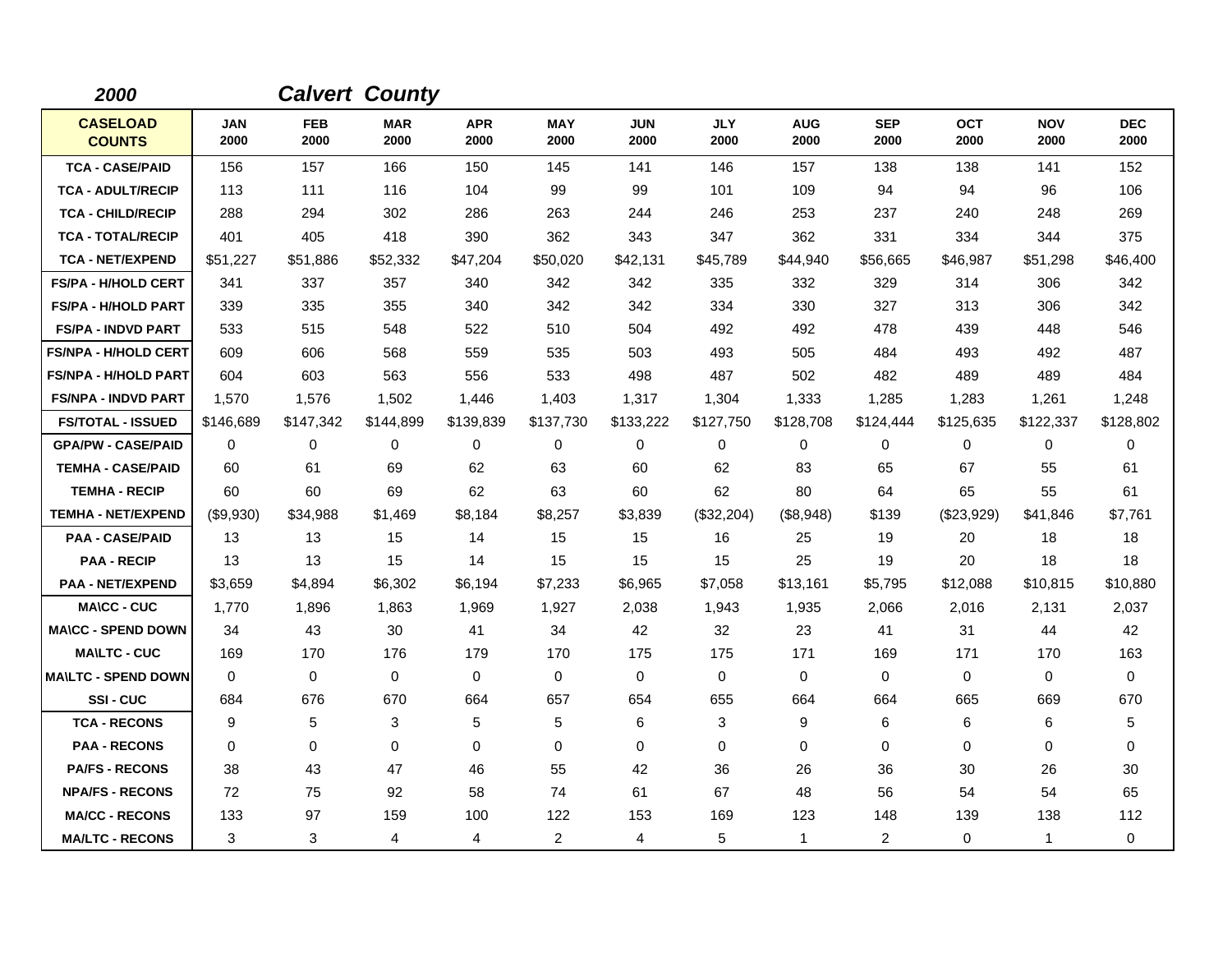| 2001                                   |                    |                    | <b>Calvert County</b> |                    |                    |                    |                    |                    |                    |                    |                    |                    |
|----------------------------------------|--------------------|--------------------|-----------------------|--------------------|--------------------|--------------------|--------------------|--------------------|--------------------|--------------------|--------------------|--------------------|
| <b>APPLICATIONS</b><br><b>ACTIVITY</b> | <b>JAN</b><br>2001 | <b>FEB</b><br>2001 | <b>MAR</b><br>2001    | <b>APR</b><br>2001 | <b>MAY</b><br>2001 | <b>JUN</b><br>2001 | <b>JLY</b><br>2001 | <b>AUG</b><br>2001 | <b>SEP</b><br>2001 | <b>OCT</b><br>2001 | <b>NOV</b><br>2001 | <b>DEC</b><br>2001 |
| <b>TCA - RECD</b>                      | 53                 | 42                 | 39                    | 42                 | 45                 | 49                 | 46                 | 61                 | 38                 | 50                 | 47                 | 27                 |
| <b>TCA - APPRVD</b>                    | 17                 | 20                 | 23                    | 13                 | 12                 | 15                 | 18                 | 16                 | 16                 | 21                 | 17                 | 21                 |
| <b>TCA - N/APPRVD</b>                  | 29                 | 36                 | 34                    | 35                 | 34                 | 39                 | 32                 | 46                 | 37                 | 35                 | 42                 | 20                 |
| <b>TCA - CLOSED</b>                    | 26                 | 19                 | 21                    | 17                 | 15                 | 24                 | 14                 | 15                 | 14                 | 13                 | 16                 | 12                 |
| <b>FS/PA - RECD</b>                    | 20                 | 17                 | 11                    | 11                 | 23                 | 13                 | 14                 | 19                 | 13                 | 18                 | 14                 | 13                 |
| <b>FS/PA - APPRVD</b>                  | 21                 | 18                 | 10                    | 14                 | 14                 | 17                 | 16                 | 19                 | 11                 | 13                 | 14                 | 17                 |
| <b>FS/PA - N/APPRVD</b>                | 3                  | $\overline{2}$     | 3                     | 4                  | 3                  | 3                  | 4                  | 5                  | 3                  | 5                  | $\mathbf 5$        | $\overline{2}$     |
| <b>FS/NPA - RECD</b>                   | 135                | 108                | 109                   | 72                 | 109                | 127                | 114                | 132                | 87                 | 153                | 116                | 84                 |
| <b>FS/NPA - APPRVD</b>                 | 55                 | 65                 | 78                    | 43                 | 62                 | 70                 | 69                 | 86                 | 62                 | 72                 | 73                 | 64                 |
| <b>FS/NPA - N/APPRVD</b>               | 75                 | 63                 | 67                    | 51                 | 49                 | 57                 | 51                 | 72                 | 49                 | 61                 | 61                 | 63                 |
| <b>TEMHA - RECD</b>                    | 20                 | 20                 | 17                    | 13                 | 20                 | 26                 | 18                 | 19                 | 9                  | 12                 | 23                 | 11                 |
| <b>TEMHA - APPRVD</b>                  | $\overline{4}$     | $\overline{7}$     | 9                     | 8                  | 9                  | 6                  | 13                 | 10                 | 6                  | 4                  | 6                  | 10                 |
| <b>TEMHA - N/APPRVD</b>                | 10                 | 22                 | 15                    | 11                 | 10                 | 16                 | 13                 | 16                 | 8                  | 5                  | 17                 | 11                 |
| <b>TEMHA - CLOSED</b>                  | $\overline{4}$     | 8                  | $\overline{c}$        | 5                  | 11                 | 10                 | 9                  | 6                  | 10                 | 4                  | 10                 | $\overline{7}$     |
| <b>PAA - RECD</b>                      | $\overline{2}$     | $\overline{c}$     | $\overline{c}$        | 0                  | $\pmb{0}$          | 1                  | 0                  | 0                  | $\mathbf 0$        | 1                  | 1                  | 0                  |
| <b>PAA - APPRVD</b>                    | $\overline{2}$     | 1                  | 1                     | -1                 | 0                  | 1                  | 0                  | 0                  | $\mathbf 0$        | 1                  | 0                  | 1                  |
| <b>PAA - N/APPRVD</b>                  | $\mathbf{1}$       | -1                 | $\mathbf 0$           | 0                  | 0                  | 0                  | 0                  | 0                  | 0                  | 0                  | 0                  | 0                  |
| <b>PAA - CLOSED</b>                    | $\mathbf 0$        | 4                  | $\mathbf 0$           | 0                  | 2                  | 0                  | 1                  | $\mathbf 0$        | $\mathbf 0$        | $\mathbf 0$        | $\overline{c}$     | 0                  |
| <b>MA/CC - RECD</b>                    | 318                | 242                | 317                   | 220                | 316                | 293                | 225                | 305                | 249                | 292                | 305                | 175                |
| <b>MA/CC - APPRVD</b>                  | 171                | 150                | 193                   | 121                | 177                | 163                | 161                | 196                | 164                | 177                | 199                | 143                |
| <b>MA/CC - OTO</b>                     | 2                  | 1                  | $\overline{4}$        | $\mathbf{1}$       | $\overline{2}$     | $\mathbf{1}$       | $\mathbf{1}$       | $\overline{c}$     | $\mathbf{1}$       | $\overline{7}$     | 6                  | 3                  |
| <b>MA/CC - N/APPRVD</b>                | 126                | 145                | 167                   | 133                | 137                | 130                | 122                | 152                | 113                | 149                | 145                | 117                |
| <b>MA/LTC - RECD</b>                   | $\overline{4}$     | 4                  | 2                     | $\overline{c}$     | 3                  | $\mathbf{1}$       | 3                  | 4                  | 5                  | 4                  | $\overline{2}$     | 0                  |
| <b>MA/LTC - APPRVD</b>                 | 15                 | 10                 | 6                     | 5                  | 10                 | 5                  | 9                  | 14                 | $\overline{7}$     | 15                 | $\overline{7}$     | 4                  |
| <b>MA/LTC - OTO</b>                    | 0                  | 0                  | $\mathbf 0$           | 0                  | 0                  | 0                  | 0                  | 0                  | 0                  | 0                  | 0                  | 0                  |
| <b>MA/LTC - N/APPRVD</b>               | 5                  | 3                  | 3                     | 0                  | $\overline{2}$     | 4                  | 0                  | 6                  | 5                  | 2                  | $\overline{2}$     | 1                  |
| <b>SSI-RECD</b>                        | 12                 | $\overline{7}$     | 14                    | 7                  | 8                  | 8                  | 8                  | 4                  | 3                  | 8                  | 7                  | 4                  |
| <b>SSI-APPRVD</b>                      | 12                 | 10                 | 9                     | 8                  | 8                  | 9                  | 9                  | $\overline{7}$     | 4                  | 8                  | 9                  | 6                  |
| SSI-OTO                                | 0                  | 1                  | $\mathbf 0$           | 0                  | 0                  | 0                  | 0                  | 0                  | 0                  | 1                  | 0                  | 1                  |
| <b>SSI - N/APPRVD</b>                  | 4                  | 5                  | 4                     | 3                  | 8                  | 3                  | $\overline{4}$     | 5                  | 3                  | 3                  | 3                  | 4                  |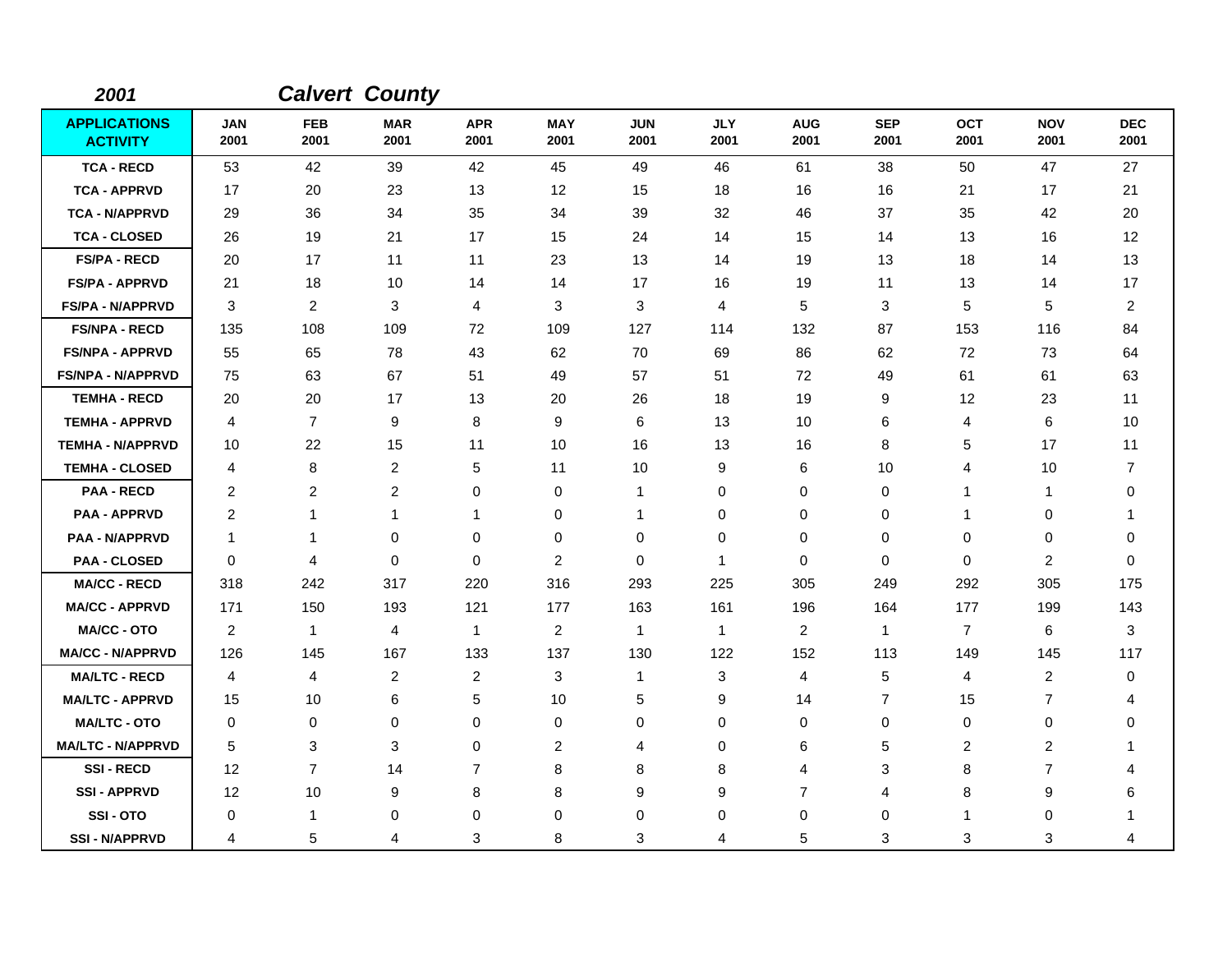| 2001                             |                    |                    | <b>Calvert County</b> |                    |                    |                    |                    |                    |                    |                    |                    |                    |
|----------------------------------|--------------------|--------------------|-----------------------|--------------------|--------------------|--------------------|--------------------|--------------------|--------------------|--------------------|--------------------|--------------------|
| <b>CASELOAD</b><br><b>COUNTS</b> | <b>JAN</b><br>2001 | <b>FEB</b><br>2001 | <b>MAR</b><br>2001    | <b>APR</b><br>2001 | <b>MAY</b><br>2001 | <b>JUN</b><br>2001 | <b>JLY</b><br>2001 | <b>AUG</b><br>2001 | <b>SEP</b><br>2001 | <b>OCT</b><br>2001 | <b>NOV</b><br>2001 | <b>DEC</b><br>2001 |
| <b>TCA - CASE/PAID</b>           | 142                | 149                | 151                   | 144                | 137                | 133                | 138                | 138                | 143                | 149                | 145                | 160                |
| <b>TCA - ADULT/RECIP</b>         | 97                 | 105                | 99                    | 95                 | 87                 | 84                 | 94                 | 93                 | 91                 | 100                | 99                 | 113                |
| <b>TCA - CHILD/RECIP</b>         | 247                | 248                | 241                   | 225                | 221                | 212                | 209                | 223                | 230                | 235                | 234                | 269                |
| <b>TCA - TOTAL/RECIP</b>         | 344                | 353                | 340                   | 320                | 308                | 296                | 303                | 316                | 321                | 335                | 333                | 382                |
| <b>TCA - NET/EXPEND</b>          | \$47,142           | \$50,647           | \$48,476              | \$55,309           | \$41,247           | \$38,318           | \$50,038           | \$45,959           | \$48,600           | \$55,938           | \$48,940           | \$50,927           |
| <b>FS/PA - H/HOLD CERT</b>       | 335                | 330                | 310                   | 315                | 309                | 331                | 335                | 338                | 329                | 332                | 344                | 347                |
| <b>FS/PA - H/HOLD PART</b>       | 335                | 329                | 309                   | 315                | 308                | 330                | 332                | 336                | 327                | 332                | 344                | 347                |
| <b>FS/PA - INDVD PART</b>        | 511                | 494                | 460                   | 472                | 449                | 483                | 495                | 478                | 463                | 470                | 506                | 519                |
| <b>FS/NPA - H/HOLD CERT</b>      | 489                | 490                | 529                   | 513                | 521                | 507                | 525                | 561                | 548                | 559                | 569                | 585                |
| <b>FS/NPA - H/HOLD PART</b>      | 485                | 484                | 524                   | 511                | 518                | 503                | 524                | 554                | 543                | 554                | 562                | 581                |
| <b>FS/NPA - INDVD PART</b>       | 1,279              | 1,295              | 1,411                 | 1,380              | 1,390              | 1,362              | 1,408              | 1,497              | 1,472              | 1,491              | 1,530              | 1,579              |
| <b>FS/TOTAL - ISSUED</b>         | \$128,855          | \$131,906          | \$137,641             | \$135,415          | \$133,962          | \$131,828          | \$133,399          | \$138,368          | \$136,228          | \$144,152          | \$149,138          | \$153,396          |
| <b>GPA/PW - CASE/PAID</b>        | 0                  | 0                  | 0                     | 0                  | 0                  | 0                  | 0                  | 0                  | 0                  | 0                  | 0                  | 0                  |
| <b>TEMHA - CASE/PAID</b>         | 61                 | 62                 | 73                    | 76                 | 73                 | 62                 | 84                 | 78                 | 80                 | 77                 | 69                 | 75                 |
| <b>TEMHA - RECIP</b>             | 60                 | 62                 | 73                    | 74                 | 73                 | 62                 | 83                 | 76                 | 79                 | 77                 | 69                 | 75                 |
| <b>TEMHA - NET/EXPEND</b>        | \$619              | \$54,863           | \$5,171               | \$9,670            | (\$35,821)         | \$26,243           | (\$4,944)          | (\$8,190)          | (\$7,383)          | \$51,724           | \$26,559           | \$13,703           |
| <b>PAA - CASE/PAID</b>           | 19                 | 18                 | 18                    | 21                 | 18                 | 17                 | 18                 | 17                 | 17                 | 18                 | 16                 | 18                 |
| <b>PAA - RECIP</b>               | 19                 | 18                 | 18                    | 21                 | 18                 | 17                 | 18                 | 17                 | 17                 | 18                 | 16                 | 18                 |
| <b>PAA - NET/EXPEND</b>          | \$12,710           | \$8,581            | \$11,769              | \$13,633           | \$11,552           | \$11,088           | \$11,402           | \$10,716           | \$11,031           | \$11,783           | \$10,202           | \$11,477           |
| <b>MA\CC - CUC</b>               | 2,051              | 2,129              | 2,102                 | 2,168              | 2,126              | 2,227              | 2,134              | 2,144              | 2,238              | 2,146              | 2,262              | 2,129              |
| <b>MA\CC - SPEND DOWN</b>        | 39                 | 49                 | 27                    | 34                 | 32                 | 43                 | 44                 | 44                 | 58                 | 44                 | 64                 | 41                 |
| <b>MA\LTC - CUC</b>              | 171                | 174                | 172                   | 173                | 174                | 171                | 172                | 178                | 181                | 193                | 194                | 192                |
| <b>MAILTC - SPEND DOWN</b>       | $\mathbf{0}$       | 0                  | $\mathbf 0$           | $\Omega$           | 0                  | $\Omega$           | $\Omega$           | 0                  | $\Omega$           | $\Omega$           | 0                  | 0                  |
| SSI-CUC                          | 677                | 683                | 686                   | 686                | 692                | 692                | 693                | 696                | 698                | 700                | 707                | 705                |
| <b>TCA - RECONS</b>              | 3                  | $\overline{2}$     | $\overline{7}$        | $\overline{7}$     | $\overline{2}$     | $\overline{7}$     | 6                  | 13                 | $\overline{7}$     | 6                  | 10                 | 8                  |
| <b>PAA - RECONS</b>              | $\mathbf{1}$       | 0                  | $\mathbf 0$           | 0                  | $\mathbf 0$        | $\mathbf 0$        | $\mathbf 0$        | 0                  | $\mathbf 0$        | $\Omega$           | 0                  | 0                  |
| <b>PA/FS - RECONS</b>            | 29                 | 36                 | 43                    | 38                 | 38                 | 41                 | 32                 | 43                 | 35                 | 37                 | 30                 | 27                 |
| <b>NPA/FS - RECONS</b>           | 55                 | 45                 | 72                    | 54                 | 69                 | 74                 | 56                 | 69                 | 64                 | 71                 | 61                 | 53                 |
| <b>MA/CC - RECONS</b>            | 137                | 123                | 144                   | 178                | 177                | 168                | 154                | 210                | 130                | 158                | 168                | 149                |
| <b>MA/LTC - RECONS</b>           | 2                  | 3                  | $\overline{7}$        | 5                  | 4                  | 5                  | $\mathbf{1}$       | 4                  | $\mathbf{1}$       | $\overline{2}$     | 3                  | $\mathbf{1}$       |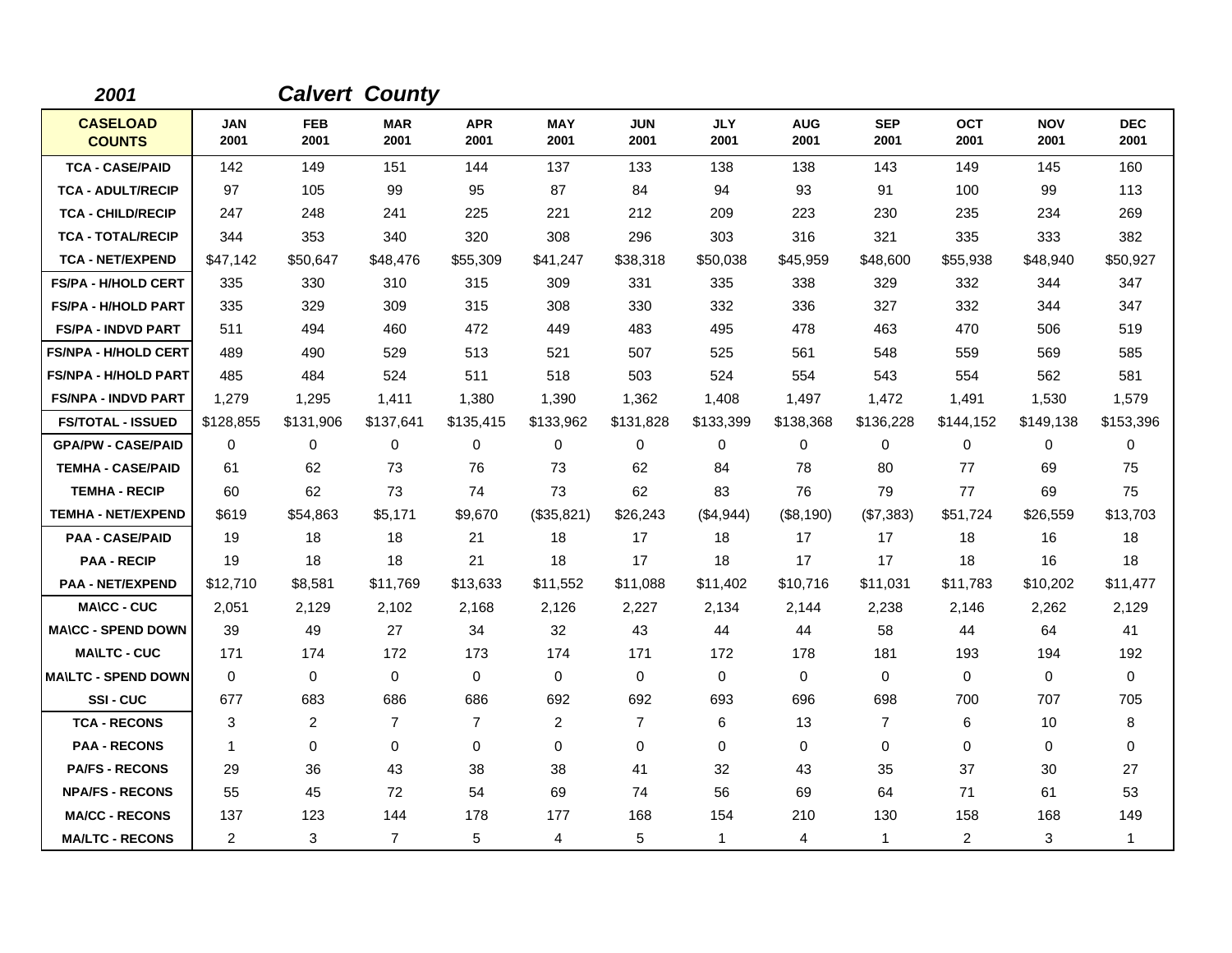| 2002                                   |                    |                    | <b>Calvert County</b> |                    |                    |                    |                    |                    |                    |                    |                    |                    |
|----------------------------------------|--------------------|--------------------|-----------------------|--------------------|--------------------|--------------------|--------------------|--------------------|--------------------|--------------------|--------------------|--------------------|
| <b>APPLICATIONS</b><br><b>ACTIVITY</b> | <b>JAN</b><br>2002 | <b>FEB</b><br>2002 | <b>MAR</b><br>2002    | <b>APR</b><br>2002 | <b>MAY</b><br>2002 | <b>JUN</b><br>2002 | <b>JLY</b><br>2002 | <b>AUG</b><br>2002 | <b>SEP</b><br>2002 | <b>OCT</b><br>2002 | <b>NOV</b><br>2002 | <b>DEC</b><br>2002 |
| <b>TCA - RECD</b>                      | 44                 | 31                 | 41                    | 53                 | 46                 | 43                 | 50                 | 51                 | 49                 | 42                 | 36                 | 38                 |
| <b>TCA - APPRVD</b>                    | $12 \overline{ }$  | 19                 | 18                    | 12                 | 24                 | 15                 | 15                 | 18                 | 22                 | 13                 | 15                 | 18                 |
| <b>TCA - N/APPRVD</b>                  | 28                 | 26                 | 33                    | 35                 | 45                 | 32                 | 37                 | 29                 | 45                 | 34                 | 31                 | 26                 |
| <b>TCA - CLOSED</b>                    | $12 \,$            | 12                 | 10                    | 23                 | 23                 | 19                 | 27                 | 16                 | 14                 | 12                 | 18                 | 19                 |
| <b>FS/PA - RECD</b>                    | 21                 | 15                 | 17                    | 11                 | 14                 | 10                 | 20                 | 11                 | 15                 | 11                 | 16                 | 13                 |
| <b>FS/PA - APPRVD</b>                  | 23                 | 21                 | 17                    | 17                 | 12                 | 9                  | 17                 | 14                 | $\overline{7}$     | 18                 | 14                 | 12                 |
| <b>FS/PA - N/APPRVD</b>                | $\mathbf{1}$       | $\mathbf{1}$       | $\mathbf{1}$          | $\mathbf 0$        | 0                  | 4                  | 4                  | $\overline{c}$     | 4                  | $\overline{c}$     | 5                  | 5                  |
| <b>FS/NPA - RECD</b>                   | 126                | 89                 | 82                    | 118                | 107                | 120                | 122                | 136                | 125                | 138                | 121                | 125                |
| <b>FS/NPA - APPRVD</b>                 | 58                 | 71                 | 45                    | 60                 | 83                 | 80                 | 72                 | 85                 | 61                 | 96                 | 72                 | 77                 |
| <b>FS/NPA - N/APPRVD</b>               | 49                 | 44                 | 44                    | 54                 | 54                 | 55                 | 63                 | 57                 | 45                 | 68                 | 56                 | 76                 |
| <b>TEMHA - RECD</b>                    | 23                 | 17                 | 17                    | 22                 | 22                 | 14                 | 21                 | 16                 | 24                 | 19                 | 29                 | 27                 |
| <b>TEMHA - APPRVD</b>                  | 6                  | 5                  | $\overline{7}$        | $\overline{7}$     | 14                 | 8                  | 2                  | 10                 | $\overline{4}$     | 10                 | 13                 | 12                 |
| <b>TEMHA - N/APPRVD</b>                | 8                  | 14                 | 20                    | 9                  | 22                 | 12                 | 12                 | 14                 | 10                 | 19                 | 16                 | 24                 |
| <b>TEMHA - CLOSED</b>                  | 8                  | 5                  | 5                     | 7                  | 10                 | 6                  | 6                  | $\overline{7}$     | 8                  | 5                  | 8                  | 14                 |
| <b>PAA - RECD</b>                      | -1                 | 1                  | $\mathbf 0$           | 3                  | 0                  | 1                  | $\mathbf 0$        | 0                  | $\mathbf 0$        | 0                  | 0                  | 0                  |
| <b>PAA - APPRVD</b>                    | $\mathbf 1$        | 1                  | 0                     | 3                  | 0                  | 0                  | 1                  | 0                  | $\pmb{0}$          | 0                  | 0                  | 0                  |
| <b>PAA - N/APPRVD</b>                  | 0                  | 0                  | $\mathbf 0$           | $\overline{c}$     | $\mathbf 0$        | 0                  | $\mathbf 1$        | 0                  | 0                  | 0                  | 0                  | 0                  |
| <b>PAA - CLOSED</b>                    | -1                 | 1                  | $\overline{1}$        | $\mathbf 0$        | -1                 | $\overline{2}$     | $\mathbf 0$        | 0                  | 3                  | $\mathbf 0$        | $\mathbf 0$        | 0                  |
| <b>MA/CC - RECD</b>                    | 323                | 223                | 299                   | 310                | 305                | 273                | 309                | 309                | 296                | 327                | 288                | 268                |
| <b>MA/CC - APPRVD</b>                  | 212                | 178                | 226                   | 190                | 187                | 172                | 170                | 186                | 168                | 206                | 183                | 166                |
| <b>MA/CC - OTO</b>                     | $\mathbf{1}$       | 2                  | $\mathbf 0$           | $\mathbf 0$        | 4                  | 3                  | $\overline{2}$     | $\mathbf{1}$       | $\mathbf 0$        | $\mathbf 0$        | $\overline{2}$     | $\mathbf 0$        |
| <b>MA/CC - N/APPRVD</b>                | 116                | 112                | 167                   | 143                | 143                | 133                | 136                | 159                | 120                | 149                | 138                | 127                |
| <b>MA/LTC - RECD</b>                   | 2                  | $\overline{2}$     | 8                     | 4                  | 3                  | 6                  | 5                  | $\overline{7}$     | $\mathbf 1$        | 3                  | 0                  | 0                  |
| <b>MA/LTC - APPRVD</b>                 | 10                 | 4                  | 13                    | 6                  | 11                 | 9                  | $\overline{7}$     | 16                 | 5                  | 10                 | 5                  | 5                  |
| <b>MA/LTC - OTO</b>                    | 0                  | 0                  | 0                     | 0                  | 0                  | 0                  | 0                  | 0                  | 0                  | 0                  | 0                  | 0                  |
| <b>MA/LTC - N/APPRVD</b>               | 3                  | 3                  | 6                     | 4                  | $\overline{2}$     | 3                  | $\overline{7}$     | 5                  | 3                  | $\overline{2}$     | 2                  | 3                  |
| <b>SSI-RECD</b>                        | 6                  | 6                  | 8                     | 8                  | $\boldsymbol{9}$   | 9                  | 2                  | $\overline{7}$     | 3                  | 3                  | $\overline{c}$     | 6                  |
| <b>SSI - APPRVD</b>                    | 8                  | $\overline{7}$     | 15                    | 9                  | 11                 | 9                  | 2                  | $\overline{7}$     | 5                  | $\overline{7}$     | 3                  | 5                  |
| SSI-OTO                                | $\Omega$           | 0                  | 0                     | 0                  | 1                  | 0                  | 0                  | 0                  | $\mathbf 0$        | 0                  | 0                  | 0                  |
| <b>SSI-N/APPRVD</b>                    | 3                  | 2                  | 6                     | 3                  | 5                  | 4                  | $\overline{c}$     | 8                  | $\overline{2}$     | 0                  | $\mathbf 0$        | $\overline{c}$     |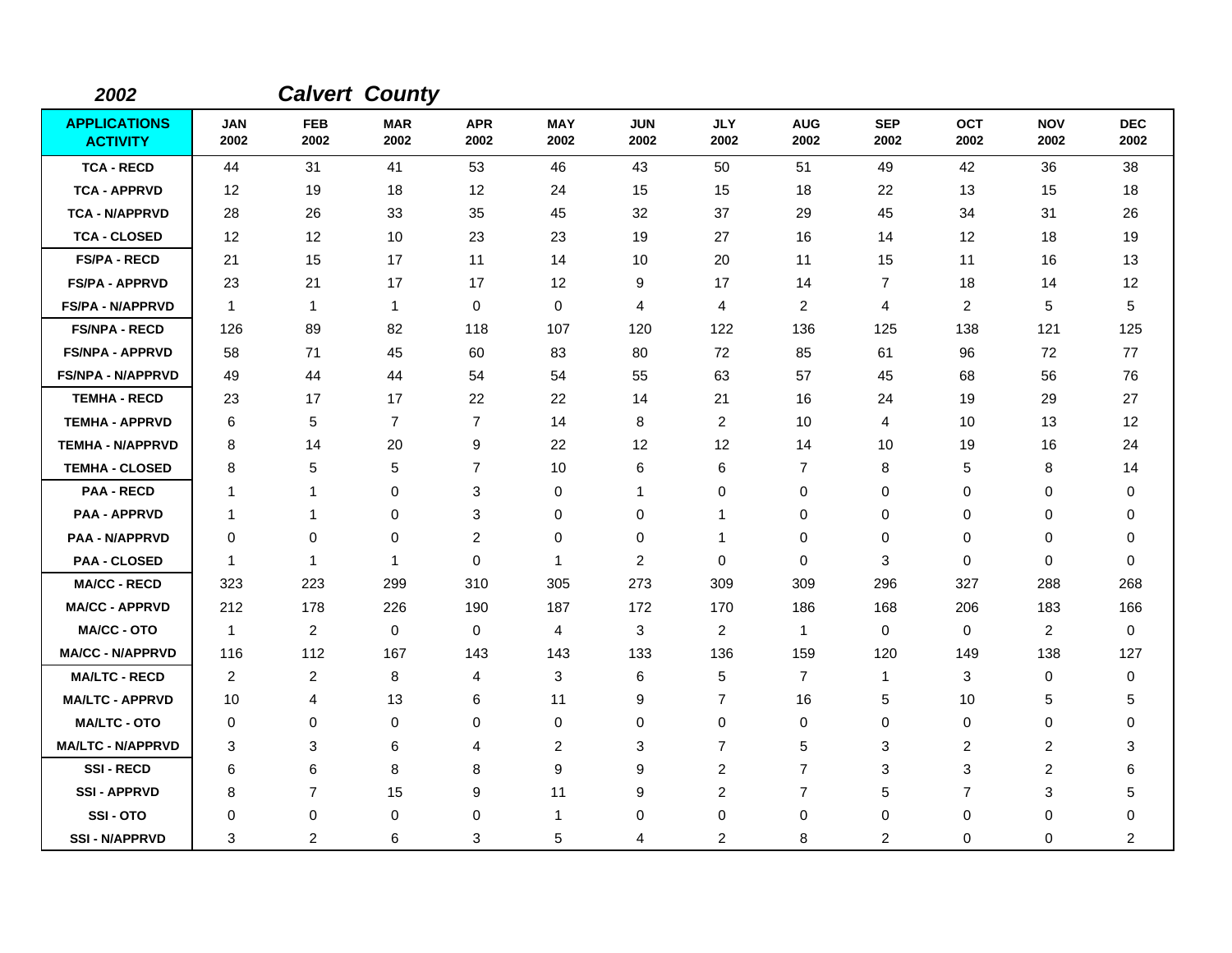| 2002                             |                    |                    | <b>Calvert County</b> |                    |                    |                    |                    |                    |                    |                    |                    |                    |
|----------------------------------|--------------------|--------------------|-----------------------|--------------------|--------------------|--------------------|--------------------|--------------------|--------------------|--------------------|--------------------|--------------------|
| <b>CASELOAD</b><br><b>COUNTS</b> | <b>JAN</b><br>2002 | <b>FEB</b><br>2002 | <b>MAR</b><br>2002    | <b>APR</b><br>2002 | <b>MAY</b><br>2002 | <b>JUN</b><br>2002 | <b>JLY</b><br>2002 | <b>AUG</b><br>2002 | <b>SEP</b><br>2002 | <b>OCT</b><br>2002 | <b>NOV</b><br>2002 | <b>DEC</b><br>2002 |
| <b>TCA - CASE/PAID</b>           | 156                | 177                | 184                   | 164                | 163                | 164                | 145                | 148                | 164                | 159                | 167                | 164                |
| <b>TCA - ADULT/RECIP</b>         | 109                | 128                | 140                   | 114                | 111                | 114                | 98                 | 95                 | 115                | 101                | 114                | 111                |
| <b>TCA - CHILD/RECIP</b>         | 251                | 263                | 315                   | 280                | 271                | 286                | 239                | 256                | 273                | 261                | 282                | 289                |
| <b>TCA - TOTAL/RECIP</b>         | 360                | 391                | 455                   | 394                | 382                | 400                | 337                | 351                | 388                | 362                | 396                | 400                |
| <b>TCA - NET/EXPEND</b>          | \$57,363           | \$58,286           | \$68,149              | \$58,704           | \$61,530           | \$54,813           | \$59,974           | \$50,850           | \$62,149           | \$60,411           | \$55,318           | \$56,598           |
| <b>FS/PA - H/HOLD CERT</b>       | 356                | 364                | 364                   | 363                | 354                | 351                | 344                | 344                | 344                | 357                | 359                | 361                |
| <b>FS/PA - H/HOLD PART</b>       | 356                | 364                | 364                   | 363                | 354                | 350                | 344                | 343                | 344                | 355                | 358                | 360                |
| <b>FS/PA - INDVD PART</b>        | 559                | 575                | 565                   | 571                | 549                | 534                | 515                | 514                | 515                | 533                | 541                | 550                |
| <b>FS/NPA - H/HOLD CERT</b>      | 593                | 607                | 620                   | 615                | 630                | 623                | 612                | 637                | 632                | 652                | 662                | 681                |
| <b>FS/NPA - H/HOLD PART</b>      | 590                | 603                | 617                   | 610                | 625                | 619                | 607                | 632                | 631                | 647                | 659                | 674                |
| <b>FS/NPA - INDVD PART</b>       | 1,594              | 1,658              | 1,701                 | 1,690              | 1,726              | 1,710              | 1,674              | 1,734              | 1,742              | 1.769              | 1,803              | 1,842              |
| <b>FS/TOTAL - ISSUED</b>         | \$152,053          | \$161,900          | \$165,362             | \$163,851          | \$162,071          | \$160,384          | \$159,859          | \$161,498          | \$165,459          | \$174,143          | \$176,379          | \$181,299          |
| <b>GPA/PW - CASE/PAID</b>        | $\Omega$           | $\Omega$           | 0                     | 0                  | 0                  | $\Omega$           | $\Omega$           | 0                  | $\Omega$           | $\Omega$           | 0                  | $\Omega$           |
| <b>TEMHA - CASE/PAID</b>         | 72                 | 72                 | 77                    | 82                 | 76                 | 77                 | 87                 | 85                 | 82                 | 94                 | 97                 | 95                 |
| <b>TEMHA - RECIP</b>             | 72                 | 72                 | 77                    | 81                 | 75                 | 77                 | 87                 | 85                 | 82                 | 94                 | 97                 | 95                 |
| <b>TEMHA - NET/EXPEND</b>        | \$2,315            | \$2,365            | \$20,900              | \$4,118            | \$12,109           | \$18,030           | \$11,240           | \$8,013            | \$12,362           | \$17,375           | \$9,996            | \$23,252           |
| <b>PAA - CASE/PAID</b>           | 17                 | 17                 | 16                    | 18                 | 18                 | 15                 | 16                 | 16                 | 13                 | 13                 | 13                 | 13                 |
| <b>PAA - RECIP</b>               | 17                 | 17                 | 16                    | 18                 | 18                 | 15                 | 16                 | 16                 | 13                 | 13                 | 13                 | 13                 |
| <b>PAA - NET/EXPEND</b>          | \$10,852           | \$10,810           | \$10,047              | \$9,729            | \$12,041           | \$9,209            | \$9,588            | \$9,591            | \$6,781            | \$5,997            | \$5,993            | \$5,997            |
| <b>MA\CC - CUC</b>               | 2,190              | 2,283              | 2,232                 | 2,321              | 2,241              | 2,341              | 2,287              | 2,273              | 2,351              | 2,285              | 2,372              | 2,273              |
| <b>MA\CC - SPEND DOWN</b>        | 42                 | 50                 | 42                    | 59                 | 49                 | 56                 | 33                 | 48                 | 63                 | 53                 | 62                 | 42                 |
| <b>MA\LTC - CUC</b>              | 194                | 189                | 192                   | 193                | 186                | 189                | 188                | 196                | 196                | 195                | 192                | 187                |
| <b>MA\LTC - SPEND DOWN</b>       | $\mathbf{0}$       | $\Omega$           | $\mathbf 0$           | $\mathbf 0$        | $\mathbf 0$        | $\Omega$           | $\Omega$           | 0                  | $\Omega$           | $\Omega$           | 0                  | $\Omega$           |
| SSI-CUC                          | 702                | 704                | 705                   | 711                | 712                | 709                | 690                | 676                | 677                | 674                | 674                | 669                |
| <b>TCA - RECONS</b>              | 3                  | 10                 | 4                     | $\overline{7}$     | 4                  | 9                  | 9                  | 12                 | 10                 | 12                 | 5                  | 4                  |
| <b>PAA - RECONS</b>              | $\Omega$           | $\mathbf{1}$       | $\Omega$              | $\Omega$           | 0                  | $\Omega$           | $\Omega$           | 0                  | $\Omega$           | $\Omega$           | $\Omega$           | 0                  |
| <b>PA/FS - RECONS</b>            | 27                 | 25                 | 36                    | 45                 | 37                 | 38                 | 29                 | 38                 | 45                 | 39                 | 33                 | 29                 |
| <b>NPA/FS - RECONS</b>           | 53                 | 43                 | 57                    | 63                 | 60                 | 54                 | 35                 | 63                 | 37                 | 53                 | 57                 | 70                 |
| <b>MA/CC - RECONS</b>            | 163                | 168                | 219                   | 215                | 192                | 132                | 201                | 173                | 161                | 192                | 165                | 174                |
| <b>MA/LTC - RECONS</b>           | $\overline{2}$     | 9                  | $\overline{4}$        | 3                  | 6                  | 3                  | 4                  | 0                  | 2                  | 3                  | 4                  | $\mathbf{1}$       |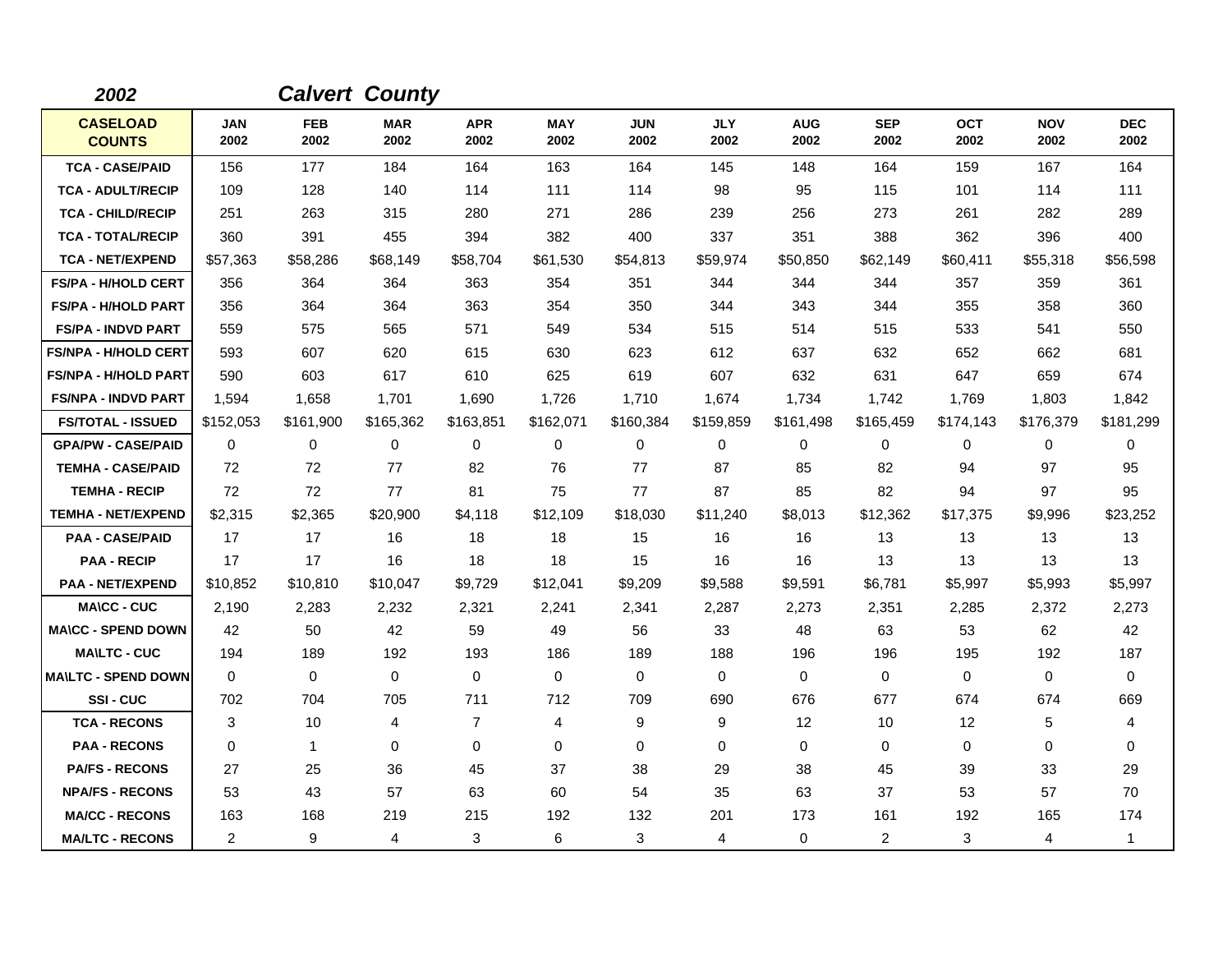| 2003                                   |                    |                    | <b>Calvert County</b> |                    |                    |                    |                    |                    |                    |                    |                    |                    |
|----------------------------------------|--------------------|--------------------|-----------------------|--------------------|--------------------|--------------------|--------------------|--------------------|--------------------|--------------------|--------------------|--------------------|
| <b>APPLICATIONS</b><br><b>ACTIVITY</b> | <b>JAN</b><br>2003 | <b>FEB</b><br>2003 | <b>MAR</b><br>2003    | <b>APR</b><br>2003 | <b>MAY</b><br>2003 | <b>JUN</b><br>2003 | <b>JLY</b><br>2003 | <b>AUG</b><br>2003 | <b>SEP</b><br>2003 | <b>OCT</b><br>2003 | <b>NOV</b><br>2003 | <b>DEC</b><br>2003 |
| <b>TCA - RECD</b>                      | 39                 | 22                 | 29                    | 34                 | 29                 | 48                 | 35                 | 43                 | 40                 | 43                 | 37                 | 37                 |
| <b>TCA - APPRVD</b>                    | 24                 | $\overline{7}$     | 13                    | 8                  | 15                 | $\overline{7}$     | 17                 | 12                 | 15                 | 19                 | 15                 | 18                 |
| <b>TCA - N/APPRVD</b>                  | 30                 | 18                 | 19                    | 34                 | 21                 | 21                 | 35                 | 36                 | 30                 | 39                 | 26                 | 28                 |
| <b>TCA - CLOSED</b>                    | 14                 | 17                 | 21                    | 14                 | 20                 | 16                 | 19                 | 26                 | 24                 | 10                 | 11                 | 21                 |
| <b>FS/PA - RECD</b>                    | 10                 | 11                 | 14                    | 6                  | $\,$ 5 $\,$        | 9                  | 10                 | $\overline{7}$     | $\overline{7}$     | 17                 | 12                 | 9                  |
| <b>FS/PA - APPRVD</b>                  | 15                 | 13                 | 13                    | 7                  | $\overline{2}$     | 9                  | 8                  | 5                  | 9                  | 14                 | 5                  | 7                  |
| <b>FS/PA - N/APPRVD</b>                | 5                  | 3                  | 4                     | $\overline{2}$     | $\overline{2}$     | 5                  | $\mathbf{1}$       | 4                  | $\overline{c}$     | $\overline{7}$     | 3                  | 4                  |
| <b>FS/NPA - RECD</b>                   | 154                | 107                | 118                   | 134                | 126                | 102                | 146                | 130                | 141                | 241                | 116                | 111                |
| <b>FS/NPA - APPRVD</b>                 | 88                 | 59                 | 67                    | 78                 | 97                 | 72                 | 87                 | 76                 | 83                 | 157                | 79                 | 84                 |
| <b>FS/NPA - N/APPRVD</b>               | 80                 | 82                 | 53                    | 65                 | 71                 | 52                 | 64                 | 67                 | 60                 | 149                | 65                 | 57                 |
| <b>TEMHA - RECD</b>                    | 30                 | 22                 | 31                    | 25                 | 32                 | 29                 | 30                 | 26                 | 24                 | 21                 | 14                 | 22                 |
| <b>TEMHA - APPRVD</b>                  | $\overline{7}$     | 12                 | 15                    | 11                 | 9                  | $\overline{7}$     | 9                  | 8                  | 10                 | $\overline{7}$     | 6                  | 5                  |
| <b>TEMHA - N/APPRVD</b>                | 16                 | 26                 | 21                    | 19                 | 26                 | 20                 | 31                 | 17                 | 20                 | 20                 | 19                 | 12                 |
| <b>TEMHA - CLOSED</b>                  | 7                  | 6                  | 5                     | 6                  | 11                 | 10                 | 10                 | 9                  | 14                 | $12 \overline{ }$  | 10                 | 9                  |
| <b>PAA - RECD</b>                      | $\overline{c}$     | 0                  | $\mathbf 0$           | 1                  | $\mathbf 0$        | 0                  | $\mathbf 0$        | 1                  | $\mathbf 0$        | 1                  | 0                  | 0                  |
| <b>PAA - APPRVD</b>                    | 0                  | 2                  | 0                     | 0                  | 1                  | 0                  | 0                  | 1                  | 0                  | 1                  | 0                  | 0                  |
| <b>PAA - N/APPRVD</b>                  | $\Omega$           | 0                  | 0                     | $\mathbf 0$        | $\mathbf 0$        | 0                  | $\mathbf 0$        | 0                  | 0                  | 0                  | 0                  | 0                  |
| <b>PAA - CLOSED</b>                    | 3                  | 0                  | $\mathbf 0$           | 0                  | -1                 | 0                  | -1                 | $\mathbf{1}$       | $\mathbf 0$        | $\mathbf 0$        | $\mathbf 0$        | -1                 |
| <b>MA/CC - RECD</b>                    | 331                | 297                | 307                   | 344                | 277                | 256                | 271                | 274                | 301                | 283                | 267                | 242                |
| <b>MA/CC - APPRVD</b>                  | 217                | 204                | 175                   | 215                | 183                | 168                | 190                | 192                | 181                | 237                | 153                | 129                |
| <b>MA/CC - OTO</b>                     | 8                  | 0                  | $\mathbf 0$           | $\overline{2}$     | $\mathbf 0$        | 3                  | $\mathbf{1}$       | 4                  | 2                  | $\overline{2}$     | 3                  | -1                 |
| <b>MA/CC - N/APPRVD</b>                | 138                | 156                | 110                   | 182                | 122                | 119                | 141                | 150                | 133                | 135                | 120                | 111                |
| <b>MA/LTC - RECD</b>                   | 5                  | 8                  | $\overline{7}$        | 9                  | 6                  | 8                  | 14                 | 7                  | $\overline{2}$     | 6                  | 5                  | 3                  |
| <b>MA/LTC - APPRVD</b>                 | $12 \,$            | $\overline{7}$     | $\overline{7}$        | 9                  | 6                  | 1                  | 12                 | 6                  | $\overline{7}$     | 12                 | 3                  | 8                  |
| <b>MA/LTC - OTO</b>                    | $\mathbf 0$        | 0                  | 0                     | 0                  | 0                  | 0                  | 0                  | 0                  | $\pmb{0}$          | 0                  | 0                  | 0                  |
| <b>MA/LTC - N/APPRVD</b>               | 4                  | 4                  | 4                     | 4                  | -1                 | 4                  | 4                  | 5                  | $\overline{7}$     | 10                 | 11                 | 6                  |
| <b>SSI-RECD</b>                        | 10                 | 3                  | 3                     | 5                  | 3                  | $\overline{c}$     | 8                  | 5                  | $\overline{7}$     | $\overline{7}$     | $\overline{7}$     | $\overline{2}$     |
| <b>SSI - APPRVD</b>                    | 13                 | 4                  | $\overline{7}$        | $\overline{7}$     | $\overline{7}$     | 4                  | 12                 | 10                 | 8                  | 8                  | 9                  | 5                  |
| SSI-OTO                                | 0                  | 0                  | 0                     | 0                  | $\mathbf 0$        | 0                  | $\mathbf 0$        | 0                  | 0                  | 1                  | 0                  | 0                  |
| <b>SSI-N/APPRVD</b>                    | $\overline{2}$     | 5                  | 1                     | 4                  | $\mathbf 0$        | 0                  | 3                  | 4                  | $\overline{7}$     | 3                  | 1                  | 0                  |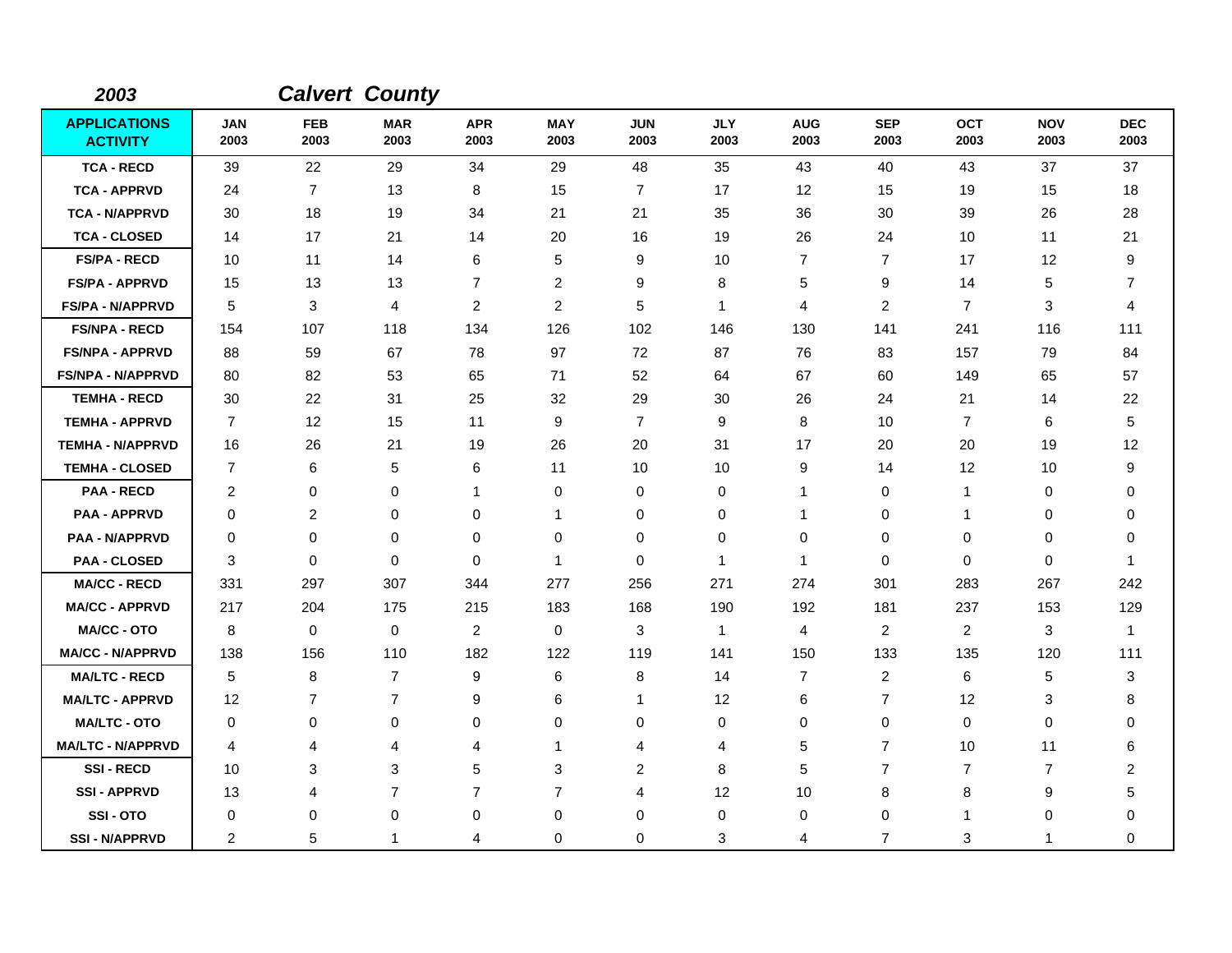| 2003                             |                    |                    | <b>Calvert County</b> |                    |                    |                    |                    |                    |                    |                    |                    |                    |
|----------------------------------|--------------------|--------------------|-----------------------|--------------------|--------------------|--------------------|--------------------|--------------------|--------------------|--------------------|--------------------|--------------------|
| <b>CASELOAD</b><br><b>COUNTS</b> | <b>JAN</b><br>2003 | <b>FEB</b><br>2003 | <b>MAR</b><br>2003    | <b>APR</b><br>2003 | <b>MAY</b><br>2003 | <b>JUN</b><br>2003 | <b>JLY</b><br>2003 | <b>AUG</b><br>2003 | <b>SEP</b><br>2003 | <b>OCT</b><br>2003 | <b>NOV</b><br>2003 | <b>DEC</b><br>2003 |
| <b>TCA - CASE/PAID</b>           | 167                | 158                | 151                   | 139                | 138                | 131                | 138                | 124                | 120                | 128                | 130                | 133                |
| <b>TCA - ADULT/RECIP</b>         | 121                | 115                | 104                   | 87                 | 91                 | 82                 | 89                 | 73                 | 67                 | 80                 | 73                 | 73                 |
| <b>TCA - CHILD/RECIP</b>         | 301                | 282                | 268                   | 250                | 243                | 223                | 230                | 207                | 199                | 215                | 218                | 214                |
| <b>TCA - TOTAL/RECIP</b>         | 422                | 397                | 372                   | 337                | 334                | 305                | 319                | 280                | 266                | 295                | 291                | 287                |
| <b>TCA - NET/EXPEND</b>          | \$60,392           | \$60,489           | \$53,022              | \$49,218           | \$49,163           | \$43,453           | \$48,811           | \$41,016           | \$54,028           | \$43,921           | \$43,908           | \$41,727           |
| <b>FS/PA - H/HOLD CERT</b>       | 367                | 378                | 373                   | 380                | 380                | 382                | 360                | 362                | 357                | 367                | 370                | 372                |
| <b>FS/PA - H/HOLD PART</b>       | 364                | 376                | 371                   | 378                | 380                | 382                | 357                | 360                | 355                | 365                | 370                | 371                |
| <b>FS/PA - INDVD PART</b>        | 549                | 586                | 563                   | 583                | 574                | 568                | 516                | 534                | 521                | 522                | 559                | 545                |
| <b>FS/NPA - H/HOLD CERT</b>      | 690                | 664                | 684                   | 684                | 722                | 718                | 733                | 745                | 734                | 791                | 726                | 722                |
| <b>FS/NPA - H/HOLD PART</b>      | 685                | 660                | 681                   | 678                | 718                | 715                | 728                | 742                | 728                | 785                | 725                | 717                |
| <b>FS/NPA - INDVD PART</b>       | 1,869              | 1,819              | 1,863                 | 1,834              | 1,939              | 1,931              | 1,963              | 1,992              | 1,968              | 2,174              | 1,968              | 1,958              |
| <b>FS/TOTAL - ISSUED</b>         | \$180,431          | \$180,403          | \$182,778             | \$184,679          | \$192,702          | \$191,496          | \$189,165          | \$194,672          | \$195,076          | \$212,996          | \$192,898          | \$193,003          |
| <b>GPA/PW - CASE/PAID</b>        | 0                  | 0                  | $\mathbf 0$           | 0                  | 0                  | 0                  | $\mathbf 0$        | 0                  | $\mathbf 0$        | 0                  | 0                  | 0                  |
| <b>TEMHA - CASE/PAID</b>         | 90                 | 98                 | 107                   | 109                | 106                | 99                 | 109                | 100                | 97                 | 90                 | 94                 | 82                 |
| <b>TEMHA - RECIP</b>             | 90                 | 98                 | 106                   | 109                | 106                | 99                 | 106                | 99                 | 96                 | 88                 | 93                 | 82                 |
| <b>TEMHA - NET/EXPEND</b>        | \$2,441            | \$31,757           | \$17,355              | \$18,476           | (\$10,055)         | \$17,925           | \$27,681           | \$15,315           | (\$13,524)         | \$15,928           | (\$7,689)          | \$3,515            |
| <b>PAA - CASE/PAID</b>           | 12                 | 16                 | 14                    | 14                 | 15                 | 15                 | 13                 | 13                 | 13                 | 14                 | 15                 | 13                 |
| <b>PAA - RECIP</b>               | 12                 | 16                 | 14                    | 14                 | 15                 | 15                 | 13                 | 13                 | 13                 | 14                 | 13                 | 13                 |
| <b>PAA - NET/EXPEND</b>          | \$5,209            | \$6,652            | \$6,059               | \$6,060            | \$7,274            | \$4,384            | \$7,807            | \$6,015            | \$6,007            | \$6,566            | \$6,783            | \$5,483            |
| <b>MA\CC - CUC</b>               | 2,287              | 2,406              | 2,296                 | 2,431              | 2,333              | 2,452              | 2,353              | 2,333              | 2,538              | 2,685              | 2,761              | 2,620              |
| <b>MA\CC - SPEND DOWN</b>        | 32                 | 42                 | 41                    | 58                 | 46                 | 53                 | 38                 | 42                 | 56                 | 42                 | 49                 | 38                 |
| <b>MA\LTC - CUC</b>              | 187                | 185                | 185                   | 185                | 182                | 181                | 183                | 179                | 179                | 179                | 184                | 178                |
| <b>MA\LTC - SPEND DOWN</b>       | $\mathbf 0$        | $\mathbf 0$        | $\mathbf 0$           | $\mathbf 0$        | $\mathbf 0$        | $\mathbf 0$        | $\mathbf 0$        | 0                  | $\mathbf 0$        | $\mathbf 0$        | 0                  | $\mathbf 0$        |
| SSI-CUC                          | 677                | 680                | 683                   | 687                | 691                | 692                | 697                | 704                | 707                | 705                | 713                | 713                |
| <b>TCA - RECONS</b>              | 8                  | 9                  | 10                    | 9                  | 6                  | 10                 | 10                 | 8                  | 9                  | 5                  | 10                 | 10                 |
| <b>PAA - RECONS</b>              | 2                  | 0                  | $\mathbf 0$           | 0                  | $\mathbf 0$        | $\mathbf 0$        | $\mathbf 0$        | 0                  | $\mathbf 0$        | 0                  | 0                  | 0                  |
| <b>PA/FS - RECONS</b>            | 33                 | 47                 | 48                    | 39                 | 37                 | 38                 | 36                 | 37                 | 27                 | 42                 | 26                 | 29                 |
| <b>NPA/FS - RECONS</b>           | 68                 | 55                 | 58                    | 53                 | 68                 | 60                 | 45                 | 58                 | 46                 | 67                 | 48                 | 53                 |
| <b>MA/CC - RECONS</b>            | 183                | 221                | 195                   | 228                | 198                | 197                | 197                | 167                | 182                | 197                | 136                | 210                |
| <b>MA/LTC - RECONS</b>           | $\overline{7}$     | $\overline{7}$     | 3                     | 5                  | $\overline{7}$     | 3                  | 3                  | 3                  | $\mathbf 0$        | 3                  | $\mathbf{1}$       | 6                  |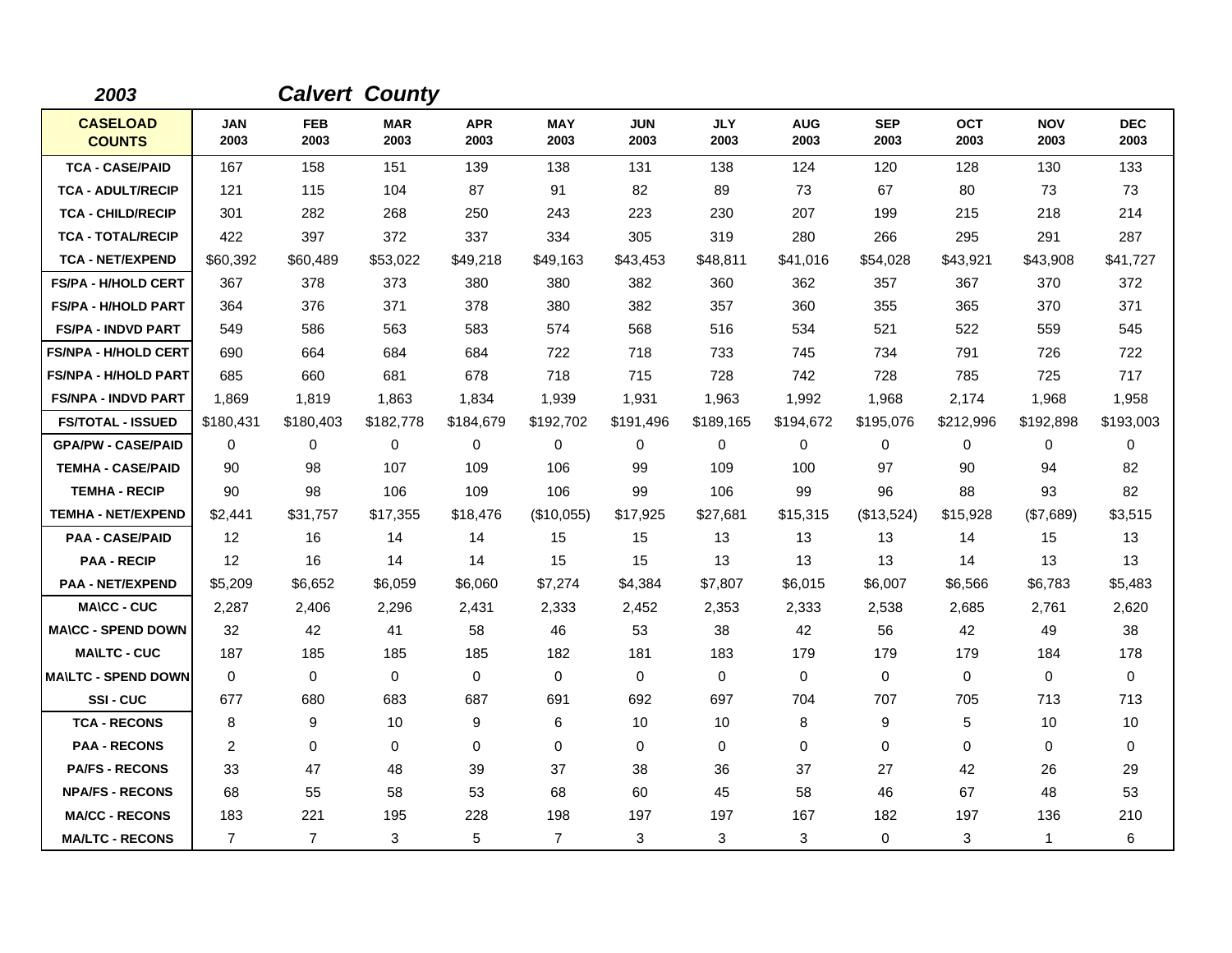| 2004                                   |             |                    | <b>Calvert County</b> |                    |                    |                    |                    |                    |                    |                    |                    |                    |
|----------------------------------------|-------------|--------------------|-----------------------|--------------------|--------------------|--------------------|--------------------|--------------------|--------------------|--------------------|--------------------|--------------------|
| <b>APPLICATIONS</b><br><b>ACTIVITY</b> | JAN<br>2004 | <b>FEB</b><br>2004 | <b>MAR</b><br>2004    | <b>APR</b><br>2004 | <b>MAY</b><br>2004 | <b>JUN</b><br>2004 | <b>JLY</b><br>2004 | <b>AUG</b><br>2004 | <b>SEP</b><br>2004 | <b>OCT</b><br>2004 | <b>NOV</b><br>2004 | <b>DEC</b><br>2004 |
| <b>TCA - RECD</b>                      | 34          | 45                 | 40                    | 38                 | 34                 | 45                 | 50                 | 37                 | 32                 | 37                 | 26                 | 27                 |
| <b>TCA - APPRVD</b>                    | 8           | 16                 | $\overline{7}$        | 15                 | 26                 | 8                  | 25                 | 18                 | 15                 | 13                 | 15                 | 15                 |
| <b>TCA - N/APPRVD</b>                  | 30          | 35                 | 27                    | 25                 | 22                 | 27                 | 30                 | 33                 | 30                 | 26                 | 19                 | 25                 |
| <b>TCA - CLOSED</b>                    | 10          | 14                 | 14                    | 16                 | 11                 | 8                  | 17                 | 14                 | 19                 | 16                 | 15                 | 22                 |
| <b>FS/PA - RECD</b>                    | 7           | 15                 | 9                     | 9                  | 6                  | 9                  | 6                  | 11                 | 16                 | 8                  | 7                  | 7                  |
| <b>FS/PA - APPRVD</b>                  | 7           | 8                  | 10                    | 8                  | 6                  | 4                  | 6                  | 13                 | 12                 | 8                  | 8                  | 8                  |
| <b>FS/PA - N/APPRVD</b>                | 4           | $\mathbf 1$        | 3                     | 2                  | 3                  | 1                  | 5                  | $\overline{1}$     | 2                  | 3                  | 3                  | 4                  |
| <b>FS/NPA - RECD</b>                   | 149         | 118                | 138                   | 119                | 109                | 136                | 139                | 127                | 142                | 143                | 120                | 97                 |
| <b>FS/NPA - APPRVD</b>                 | 90          | 97                 | 100                   | 71                 | 73                 | 84                 | 102                | 75                 | 104                | 96                 | 103                | 84                 |
| <b>FS/NPA - N/APPRVD</b>               | 52          | 64                 | 56                    | 58                 | 53                 | 56                 | 61                 | 58                 | 71                 | 61                 | 61                 | 52                 |
| <b>TEMHA - RECD</b>                    | 21          | 14                 | 20                    | 21                 | 14                 | 25                 | 23                 | 22                 | 12                 | 19                 | 14                 | 8                  |
| <b>TEMHA - APPRVD</b>                  | 8           | 0                  | 8                     | 10                 | 3                  | 4                  | 8                  | 9                  | 11                 | 3                  | 13                 | 5                  |
| <b>TEMHA - N/APPRVD</b>                | 23          | 13                 | 12                    | 16                 | 15                 | 9                  | 23                 | 16                 | 14                 | 8                  | 19                 | 12                 |
| <b>TEMHA - CLOSED</b>                  | 4           | 3                  | 9                     | 10                 | 4                  | 16                 | 6                  | 9                  | 8                  | 8                  | 5                  | 4                  |
| <b>PAA - RECD</b>                      | 0           | 2                  | $\overline{2}$        | $\mathbf{1}$       | 0                  | 1                  | 1                  | 0                  | 1                  | 1                  | 9                  | $\overline{c}$     |
| <b>PAA - APPRVD</b>                    | 0           | 1                  | 4                     | 0                  | $\mathbf 1$        | 1                  | 0                  | $\mathbf 1$        | 1                  | -1                 | 7                  | $\mathbf{3}$       |
| <b>PAA - N/APPRVD</b>                  | 0           | 1                  | $\mathbf 0$           | 0                  | 0                  | 0                  | 0                  | 0                  | 0                  | 0                  | 0                  | $\overline{2}$     |
| <b>PAA - CLOSED</b>                    | 0           | $\mathbf{1}$       | $\mathbf 1$           | $\mathbf{1}$       | $\mathbf{1}$       | 0                  | 0                  | $\mathbf{1}$       | 0                  | 0                  | $\mathbf{1}$       | 0                  |
| <b>MA/CC - RECD</b>                    | 288         | 302                | 283                   | 308                | 293                | 260                | 268                | 300                | 351                | 295                | 252                | 262                |
| <b>MA/CC - APPRVD</b>                  | 193         | 174                | 241                   | 189                | 213                | 154                | 194                | 215                | 242                | 174                | 187                | 221                |
| <b>MA/CC - OTO</b>                     | 2           | 1                  | $\mathbf{1}$          | 0                  | $\overline{2}$     | $\mathbf{1}$       | 3                  | 8                  | 2                  | 0                  | 3                  | 6                  |
| <b>MA/CC - N/APPRVD</b>                | 134         | 157                | 144                   | 112                | 143                | 114                | 139                | 147                | 122                | 111                | 128                | 143                |
| <b>MA/LTC - RECD</b>                   | 3           | 8                  | 7                     | 6                  | 4                  | 2                  | 5                  | 6                  | 7                  | 3                  | 4                  | $\overline{2}$     |
| <b>MA/LTC - APPRVD</b>                 | 5           | 16                 | 11                    | 9                  | 7                  | 9                  | 5                  | 4                  | 8                  | 8                  | 3                  | 5                  |
| <b>MA/LTC - OTO</b>                    | $\mathbf 0$ | 0                  | 0                     | 0                  | 0                  | 0                  | 0                  | 0                  | 0                  | 0                  | 0                  | 0                  |
| <b>MA/LTC - N/APPRVD</b>               | 8           | 1                  | 6                     | 10                 | 3                  | 8                  | 3                  | $\overline{7}$     | 10                 | 4                  | 5                  | 2                  |
| <b>SSI-RECD</b>                        | 4           | $\overline{2}$     | 6                     | 2                  | 6                  | 10                 | 8                  | 6                  | 4                  | $\overline{7}$     | 4                  | 6                  |
| <b>SSI-APPRVD</b>                      | 8           | $\overline{7}$     | 9                     | $\overline{4}$     | 9                  | 9                  | 8                  | 8                  | 6                  | 8                  | 3                  | 9                  |
| SSI-OTO                                | 0           | 0                  | 0                     | 0                  | 0                  | 0                  | 0                  | 0                  | 0                  | 0                  | 0                  | 0                  |
| <b>SSI-N/APPRVD</b>                    | 3           | 3                  | 6                     | 1                  | 4                  | 8                  | 6                  | 5                  | 3                  | 4                  | 3                  | 4                  |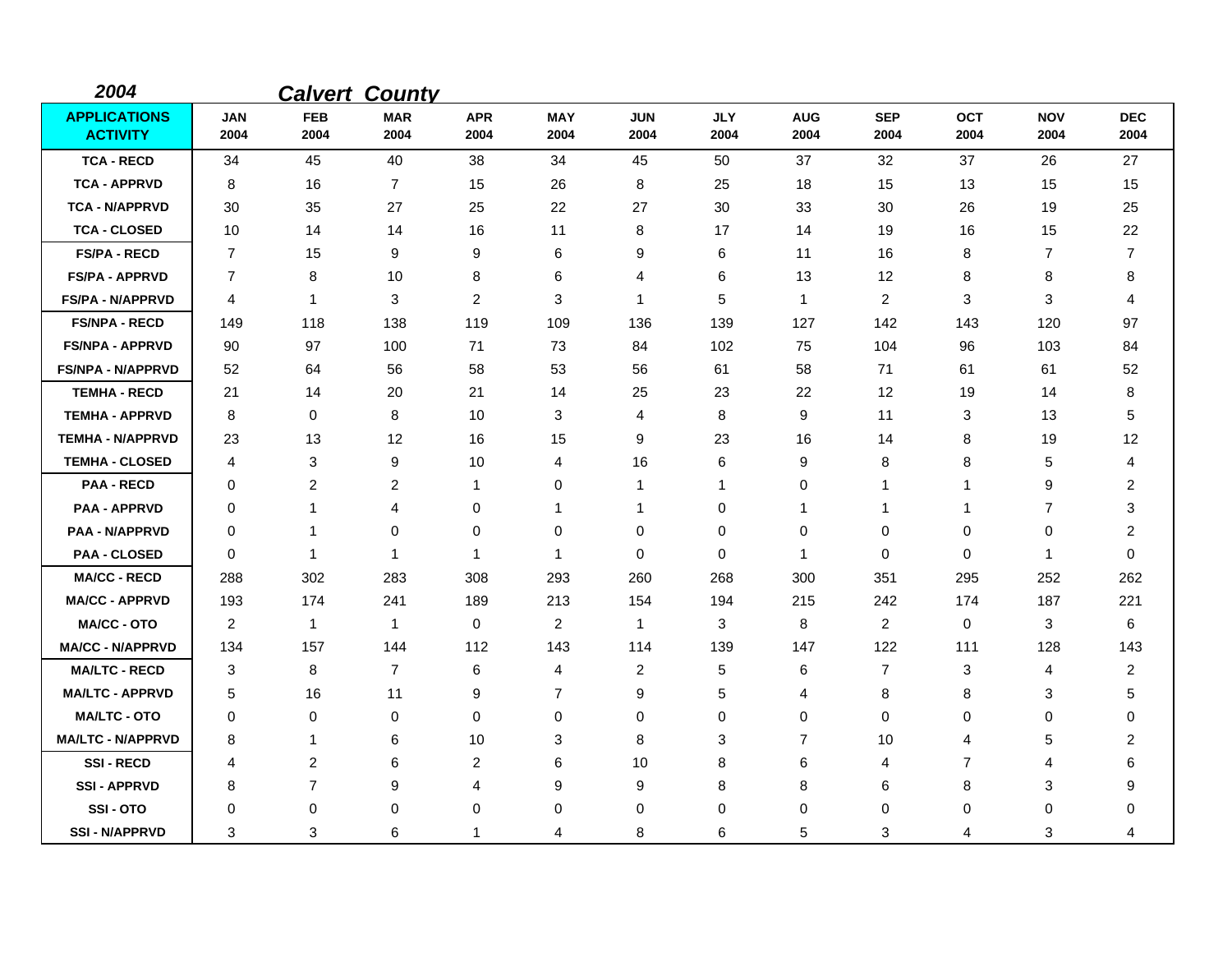| 2004                             |             |             | <b>Calvert County</b> |                    |                    |                    |                    |                    |                    |                    |                    |                    |
|----------------------------------|-------------|-------------|-----------------------|--------------------|--------------------|--------------------|--------------------|--------------------|--------------------|--------------------|--------------------|--------------------|
| <b>CASELOAD</b><br><b>COUNTS</b> | JAN<br>2004 | FEB<br>2004 | MAR<br>2004           | <b>APR</b><br>2004 | <b>MAY</b><br>2004 | <b>JUN</b><br>2004 | <b>JLY</b><br>2004 | <b>AUG</b><br>2004 | <b>SEP</b><br>2004 | <b>OCT</b><br>2004 | <b>NOV</b><br>2004 | <b>DEC</b><br>2004 |
| <b>TCA - CASE/PAID</b>           | 124         | 127         | 112                   | 117                | 149                | 128                | 152                | 154                | 157                | 147                | 154                | 150                |
| <b>TCA - ADULT/RECIP</b>         | 69          | 65          | 53                    | 63                 | 90                 | 75                 | 91                 | 97                 | 95                 | 88                 | 98                 | 99                 |
| <b>TCA - CHILD/RECIP</b>         | 205         | 195         | 181                   | 199                | 254                | 215                | 257                | 278                | 269                | 244                | 245                | 254                |
| <b>TCA - TOTAL/RECIP</b>         | 274         | 260         | 234                   | 262                | 344                | 290                | 348                | 375                | 364                | 332                | 343                | 353                |
| <b>TCA - NET/EXPEND</b>          | \$40,888    | \$40,886    | \$34,939              | \$38,839           | \$47,897           | \$40,064           | \$48,741           | \$54,780           | \$68,668           | \$48,482           | \$65,674           | \$56,981           |
| <b>FS/PA - H/HOLD CERT</b>       | 375         | 362         | 357                   | 358                | 363                | 356                | 358                | 373                | 374                | 387                | 380                | 386                |
| <b>FS/PA - H/HOLD PART</b>       | 375         | 361         | 357                   | 357                | 363                | 354                | 356                | 370                | 373                | 387                | 380                | 386                |
| <b>FS/PA - INDVD PART</b>        | 557         | 510         | 499                   | 498                | 506                | 500                | 504                | 559                | 568                | 590                | 572                | 572                |
| <b>FS/NPA - H/HOLD CERT</b>      | 721         | 743         | 764                   | 743                | 734                | 751                | 757                | 748                | 762                | 784                | 805                | 807                |
| <b>FS/NPA - H/HOLD PART</b>      | 717         | 740         | 756                   | 740                | 729                | 748                | 752                | 744                | 757                | 781                | 800                | 803                |
| <b>FS/NPA - INDVD PART</b>       | 1,976       | 2,032       | 2,072                 | 2,042              | 2,033              | 2,068              | 2,058              | 2,009              | 2,033              | 2,103              | 2,158              | 2,191              |
| <b>FS/TOTAL - ISSUED</b>         | \$197,874   | \$200,267   | \$205,135             | \$203,915          | \$203,463          | \$202,676          | \$202,358          | \$205,766          | \$207,747          | \$228,618          | \$233,229          | \$235,449          |
| <b>GPA/PW - CASE/PAID</b>        | $\Omega$    | $\Omega$    | $\Omega$              | 0                  | 0                  | $\Omega$           | 0                  | 0                  | $\Omega$           | 0                  | 0                  | $\Omega$           |
| <b>TEMHA - CASE/PAID</b>         | 93          | 86          | 80                    | 87                 | 86                 | 75                 | 95                 | 89                 | 95                 | 85                 | 101                | 93                 |
| <b>TEMHA - RECIP</b>             | 93          | 86          | 79                    | 87                 | 86                 | 75                 | 94                 | 88                 | 95                 | 83                 | 101                | 93                 |
| <b>TEMHA - NET/EXPEND</b>        | \$16,928    | \$28,004    | \$7,002               | \$14,774           | (\$2,917)          | \$14,010           | \$9,735            | \$14,759           | \$16,749           | \$8,633            | \$7,130            | \$29,359           |
| <b>PAA - CASE/PAID</b>           | 13          | 13          | 18                    | 15                 | 16                 | 16                 | 16                 | 17                 | 17                 | 18                 | 26                 | 27                 |
| <b>PAA - RECIP</b>               | 13          | 13          | 18                    | 15                 | 16                 | 16                 | 16                 | 17                 | 17                 | 18                 | 26                 | 27                 |
| <b>PAA - NET/EXPEND</b>          | \$5,485     | \$5,202     | \$9,797               | \$8,007            | \$7,403            | \$8,231            | \$8,567            | \$8,651            | \$9,881            | \$9,877            | \$10,269           | \$10,039           |
| <b>MA\CC - CUC</b>               | 2,661       | 2,771       | 2,736                 | 2,854              | 2,770              | 2,868              | 2,758              | 2,780              | 2,957              | 2,837              | 2,965              | 2,892              |
| <b>MA\CC - SPEND DOWN</b>        | 32          | 47          | 33                    | 44                 | 42                 | 50                 | 39                 | 41                 | 49                 | 39                 | 44                 | 34                 |
| <b>MAILTC - CUC</b>              | 178         | 182         | 186                   | 183                | 183                | 186                | 180                | 180                | 183                | 186                | 187                | 185                |
| <b>MAILTC - SPEND DOWN</b>       | $\mathbf 0$ | 0           | $\mathbf 0$           | 0                  | 0                  | $\mathbf 0$        | 0                  | $\mathbf 0$        | $\mathbf 0$        | 0                  | $\mathbf 0$        | 0                  |
| SSI-CUC                          | 712         | 715         | 719                   | 719                | 714                | 711                | 707                | 713                | 709                | 705                | 694                | 698                |
| <b>TCA - RECONS</b>              | 9           | 8           | $\overline{7}$        | 9                  | 3                  | 4                  | 17                 | 8                  | 12                 | 11                 | 6                  | 4                  |
| <b>PAA - RECONS</b>              | $\Omega$    | $\Omega$    | $\Omega$              | $\Omega$           | 0                  | $\Omega$           | $\Omega$           | 0                  | $\mathbf 0$        | $\Omega$           | $\mathbf 0$        | 0                  |
| <b>PA/FS - RECONS</b>            | 32          | 40          | 59                    | 43                 | 45                 | 32                 | 40                 | 36                 | 40                 | 32                 | 35                 | 39                 |
| <b>NPA/FS - RECONS</b>           | 52          | 45          | 75                    | 72                 | 72                 | 53                 | 73                 | 69                 | 64                 | 45                 | 90                 | 90                 |
| <b>MA/CC - RECONS</b>            | 181         | 216         | 226                   | 207                | 195                | 197                | 172                | 239                | 200                | 136                | 226                | 238                |
| <b>MA/LTC - RECONS</b>           | 4           | 5           | 6                     | $\overline{2}$     | $\overline{c}$     | $\overline{2}$     | 4                  | 4                  | $\mathbf{1}$       | 1                  | 3                  | $\mathbf{1}$       |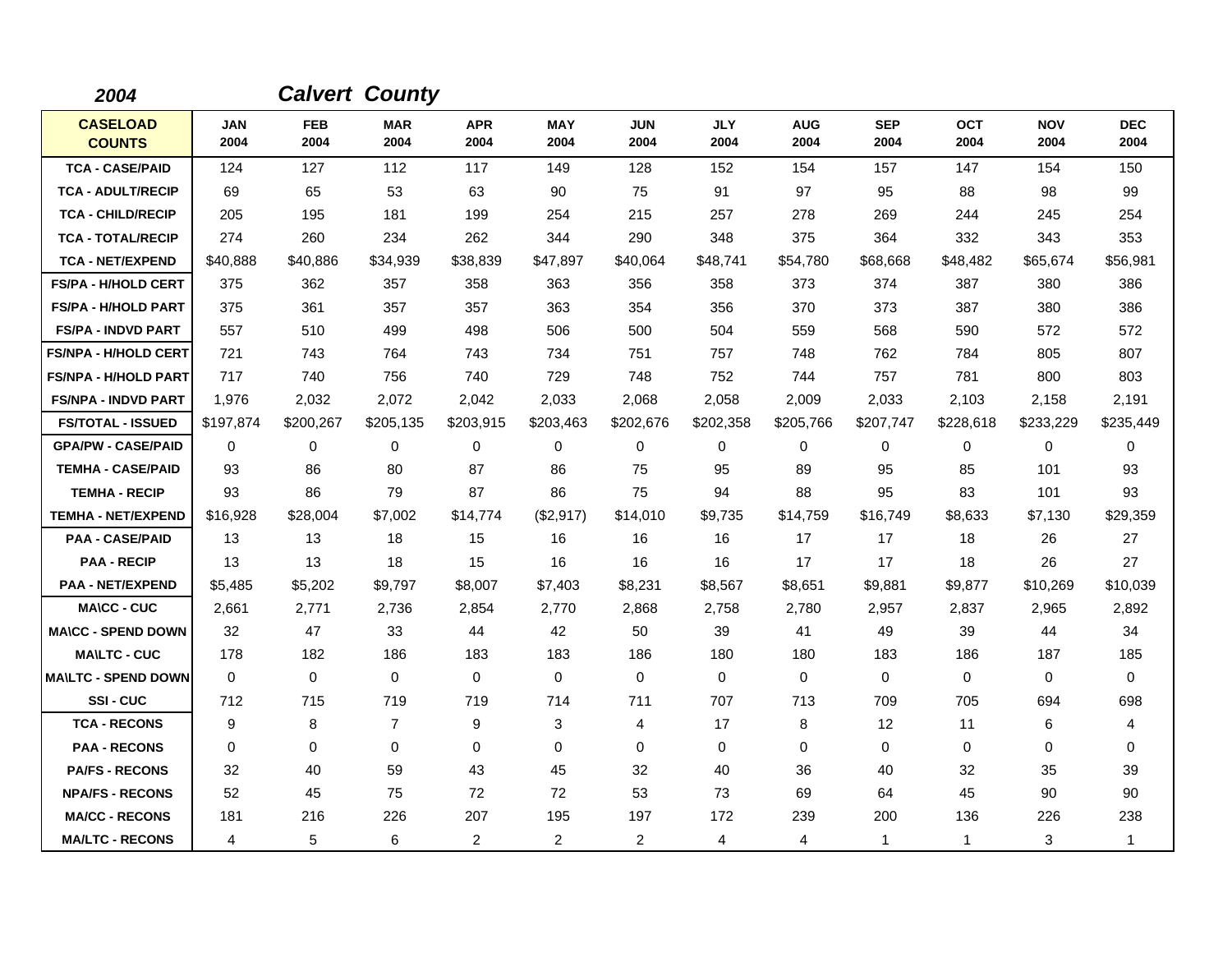| 2005                                   |                    |                    | <b>Calvert County</b> |                    |                    |                    |                    |                            |                    |                    |                    |                    |
|----------------------------------------|--------------------|--------------------|-----------------------|--------------------|--------------------|--------------------|--------------------|----------------------------|--------------------|--------------------|--------------------|--------------------|
| <b>APPLICATIONS</b><br><b>ACTIVITY</b> | <b>JAN</b><br>2005 | <b>FEB</b><br>2005 | <b>MAR</b><br>2005    | <b>APR</b><br>2005 | <b>MAY</b><br>2005 | <b>JUN</b><br>2005 | <b>JLY</b><br>2005 | <b>AUG</b><br>2005         | <b>SEP</b><br>2005 | <b>OCT</b><br>2005 | <b>NOV</b><br>2005 | <b>DEC</b><br>2005 |
| <b>TCA - RECD</b>                      | 41                 | 33                 | 38                    | 31                 | 37                 | 40                 |                    |                            |                    |                    |                    |                    |
| <b>TCA - APPRVD</b>                    | 11                 | 15                 | 20                    | 12                 | 14                 | 15                 |                    |                            |                    |                    |                    |                    |
| <b>TCA - N/APPRVD</b>                  | 19                 | 25                 | 29                    | 24                 | 21                 | 26                 |                    | NEW FORMAT AS OF JULY 2005 |                    |                    |                    |                    |
| <b>TCA - CLOSED</b>                    | 18                 | 16                 | 16                    | 20                 | 16                 | 21                 |                    |                            |                    |                    |                    |                    |
| <b>FS/PA - RECD</b>                    | 12                 | 9                  | 11                    | 14                 | 11                 | 10                 |                    |                            |                    |                    |                    |                    |
| <b>FS/PA - APPRVD</b>                  | 11                 | 13                 | 6                     | 16                 | 11                 | 10                 |                    |                            |                    |                    |                    |                    |
| <b>FS/PA - N/APPRVD</b>                | 0                  | $\mathbf{1}$       | $\mathbf{1}$          | 0                  | 0                  | $\overline{4}$     |                    |                            |                    |                    |                    |                    |
| <b>FS/NPA - RECD</b>                   | 123                | 108                | 151                   | 108                | 137                | 124                |                    | NEW FORMAT AS OF JULY 2005 |                    |                    |                    |                    |
| <b>FS/NPA - APPRVD</b>                 | 83                 | 101                | 94                    | 90                 | 100                | 92                 |                    |                            |                    |                    |                    |                    |
| <b>FS/NPA - N/APPRVD</b>               | 36                 | 37                 | 47                    | 43                 | 40                 | 46                 |                    |                            |                    |                    |                    |                    |
| <b>TEMHA - RECD</b>                    | 28                 | 16                 | 23                    | 26                 | 22                 | 17                 |                    |                            |                    |                    |                    |                    |
| <b>TEMHA - APPRVD</b>                  | 6                  | 9                  | 11                    | 16                 | 10                 | 12                 |                    |                            |                    |                    |                    |                    |
| <b>TEMHA - N/APPRVD</b>                | 8                  | 15                 | 15                    | 13                 | 13                 | 14                 |                    |                            |                    |                    |                    |                    |
| <b>TEMHA - CLOSED</b>                  | 5                  | 8                  | 10                    | 11                 | 11                 | 11                 |                    |                            |                    |                    |                    |                    |
| <b>PAA - RECD</b>                      | 0                  | $\mathbf{1}$       | 0                     | 1                  | 0                  | $\mathbf{1}$       |                    |                            |                    |                    |                    |                    |
| <b>PAA - APPRVD</b>                    | 0                  | $\mathbf{1}$       | 0                     | $\overline{c}$     | 0                  | $\mathbf 1$        |                    |                            |                    |                    |                    |                    |
| PAA - N/APPRVD                         | 0                  | 0                  | 0                     | 0                  | 0                  | 1                  |                    |                            |                    |                    |                    |                    |
| <b>PAA - CLOSED</b>                    | 0                  | $\mathbf{1}$       | $\mathbf{1}$          | 0                  | $\mathbf{1}$       | $\mathbf 0$        |                    |                            |                    |                    |                    |                    |
| <b>MA/CC - RECD</b>                    | 303                | 217                | 319                   | 279                | 302                | 287                |                    |                            |                    |                    |                    |                    |
| <b>MA/CC - APPRVD</b>                  | 196                | 190                | 218                   | 216                | 206                | 204                |                    |                            |                    |                    |                    |                    |
| <b>MA/CC - OTO</b>                     | $\overline{2}$     | $\overline{4}$     | 5                     | 0                  | 3                  | 3                  |                    |                            |                    |                    |                    |                    |
| <b>MA/CC - N/APPRVD</b>                | 81                 | 92                 | 132                   | 122                | 109                | 104                |                    |                            |                    |                    |                    |                    |
| <b>MA/LTC - RECD</b>                   | 11                 | 15                 | 11                    | 14                 | 11                 | 14                 |                    |                            |                    |                    |                    |                    |
| <b>MA/LTC - APPRVD</b>                 | 15                 | 12                 | 5                     | 11                 | 10                 | 10                 |                    |                            |                    |                    |                    |                    |
| <b>MA/LTC - OTO</b>                    | 0                  | $\mathbf 0$        | 0                     | $\mathbf 0$        | 0                  | 0                  |                    |                            |                    |                    |                    |                    |
| <b>MA/LTC - N/APPRVD</b>               | 6                  | 15                 | 3                     | 14                 | 9                  | 8                  |                    |                            |                    |                    |                    |                    |
| <b>SSI-RECD</b>                        | 4                  | $\overline{7}$     | 9                     | 4                  | $\overline{c}$     | 3                  |                    |                            |                    |                    |                    |                    |
| <b>SSI - APPRVD</b>                    | 6                  | 6                  | 9                     | 6                  | 4                  | 4                  |                    |                            |                    |                    |                    |                    |
| SSI-OTO                                | 0                  | 0                  | $\pmb{0}$             | 0                  | 0                  | 0                  |                    |                            |                    |                    |                    |                    |
| <b>SSI - N/APPRVD</b>                  | 3                  | $\overline{2}$     | $\overline{c}$        | 4                  | $\overline{c}$     | $\mathbf{1}$       |                    |                            |                    |                    |                    |                    |